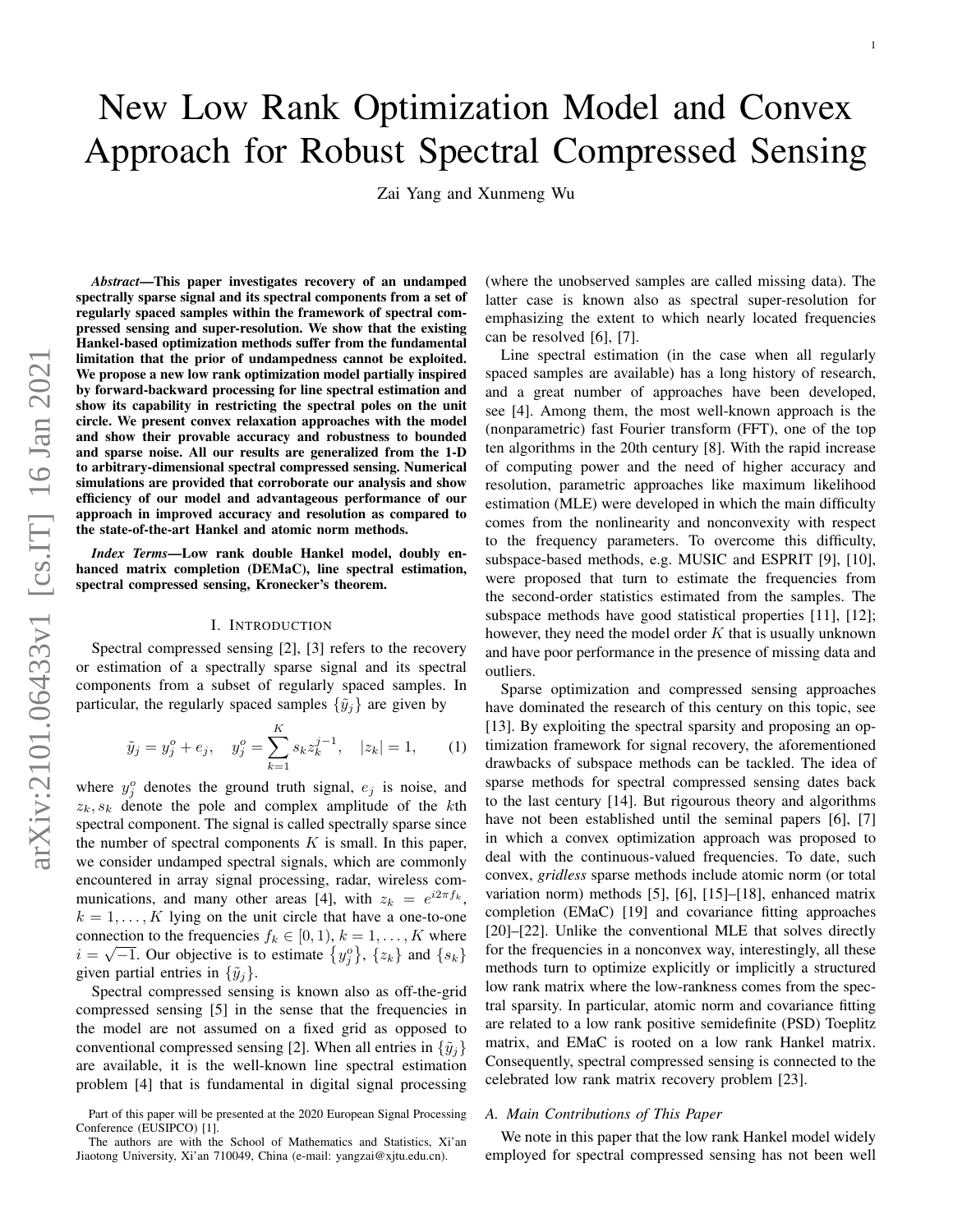understood. The first contribution of this paper is to show that the low rank Hankel model has a fundamental limitation, to be specific, it cannot use the on-circle prior  $|z_k| = 1$  in the data model (1) and its produced poles do not lie on the unit circle in general, resulting in difficulties of physical interpretation and potential performance loss.

The second contribution of this paper is to resolve the limitation above. To do so, we propose a new low rank optimization model for spectral compressed sensing that we call low rank double Hankel model by introducing another Hankel matrix into the model. We show analytically that the new model substantially shrinks the solution space and has great potential to restrict the poles on the unit circle.

By employing the double Hankel model, as the third contribution, we propose new convex optimization approaches to spectral compressed sensing, called doubly enhanced matrix completion (DEMaC) in honor of EMaC, and present theoretical results showing DEMaC's accuracy with full and compressive/partial sampling and its robustness to bounded and sparse noise.

We also extend the double Hankel model and the DEMaC approaches from the 1-D to arbitrary-dimensional spectral compressed sensing. Extensive numerical simulations are provided that confirm our analysis and show that DEMaC performs consistently better than EMaC in various scenarios.

## *B. Related Work*

It is always an essential and challenging task to exploit the prior  $|z_k| = 1$  for line spectral estimation. The MLE explicitly uses the prior and suffers from convergence (to global optima) issue. Subspace methods consist of two consecutive estimation steps, first for the (signal or noise) subspace and second for the spectral poles. The forward-backward processing technique [24]–[26] uses the prior in the first step to improve the estimation accuracy of the covariances from which the subspace is computed and eventually improves the accuracy of frequency estimation. MUSIC uses the prior in the second step and performs a line search for frequency estimation [9]. Besides including the forward-backward technique, unitary ESPRIT also uses the prior in the second step by solving for the spectral poles from a total least squares problem [27]. Interestingly, root-MUSIC does not use the prior but has higher resolution than MUSIC [28], which implies that exploiting the prior in the second step might not improve the accuracy because there is no guarantee that the information lost in the first step can be compensated in the second.

The low rank double Hankel optimization model proposed in this paper is partially inspired by the forward-backward processing technique. Unlike subspace methods and as many other optimization approaches, the estimation in DEMaC is accomplished in a single step by solving the resulting optimization problem in which the prior is implicitly included.

Equipped with the low rank Hankel model, nonconvex optimization algorithms have been proposed for spectral compressed sensing [29]–[31]. But these methods need the model order  $K$  like the MLE and subspace methods and few theoretical results are known about their accuracy, especially in the

practical noisy case. In this paper, we mainly study convex relaxation approaches that do not need the model order and whose accuracy are proved in absence of noise and with bounded and sparse noise. In fact, an algorithm in [31] is modified and applied in this paper to the proposed double Hankel model to validate the model efficiency.

#### *C. Notation and Organization*

Notations used in this paper are as follows. The set of real and complex numbers are denoted  $\mathbb R$  and  $\mathbb C$  respectively. Boldface letters are reserved for vectors and matrices. The amplitude of scalar  $a$  is denoted  $|a|$ . The complex conjugate, transpose and complex transpose of matrix  $\bm{A}$  are denoted  $\bm{A}$ ,  $A<sup>T</sup>$  and  $A<sup>H</sup>$  respectively. The rank of matrix A is denoted rank  $(A)$ . We write  $A \geq 0$  if A is Hermitian and positive semidefinite. The jth entry of vector x is  $x_j$ . The diagonal matrix with vector x on the diagonal is denoted diag  $(x)$ . The Kronecker and Khatri-Rao (a.k.a. columnwise Kronecker) products of matrices are denoted  $\otimes$  and  $\star$ , respectively.

The rest of this paper is organized as follows. Section II introduces the previous low rank PSD-Toeplitz and Hankel models for spectral compressed sensing. Section III presents the new low rank double Hankel model and shows its properties as compared to the Hankel and PSD-Toeplitz models. Section IV presents convex relaxation approaches for spectral compressed sensing by applying the double Hankel model and shows their theoretical guarantees with and without noise. Section VI provides numerical results that validate efficiency of the double Hankel model and advantageous performance of DEMaC as compared to EMaC and atomic norm methods. Conclusions are drawn in Section VII and some technical proofs for DEMaC are given in the Appendix.

#### II. PREVIOUS LOW RANK OPTIMIZATION MODELS

We present previous low rank Hankel and Toeplitz optimization models in this section. Here we assume that the number of spectral poles  $K$  is given. Let

$$
S_0 = \left\{ \boldsymbol{y} \in \mathbb{C}^N : y_j = \sum_{k=1}^K s_k z_k^{j-1}, \ s_k \in \mathbb{C}, \ |z_k| = 1 \right\} \tag{2}
$$

that denotes the set of candidate signals that are undamped spectrally sparse with at most  $K$  spectral components. What the framework of spectral compressed sensing does is to find some candidate signal  $\hat{y} \in S_0$  that is nearest to  $\tilde{y} =$  $[\tilde{y}_1, \ldots, \tilde{y}_N]^T$  and then retrieve the estimated poles from  $\hat{y}$ . To be specific, it attempts to solve the following optimization problem:

$$
\min_{\mathbf{y}} \text{Loss}(\mathbf{y}, \tilde{\mathbf{y}}), \text{ subject to } \mathbf{y} \in S_0,
$$
\n(3)

where  $Loss(\cdot, \cdot)$  denotes a loss function that is chosen according to the sampling scheme and noise properties. To cast (3) as a tractable optimization problem, the key underlies how to characterize the constraint  $y \in S_0$ .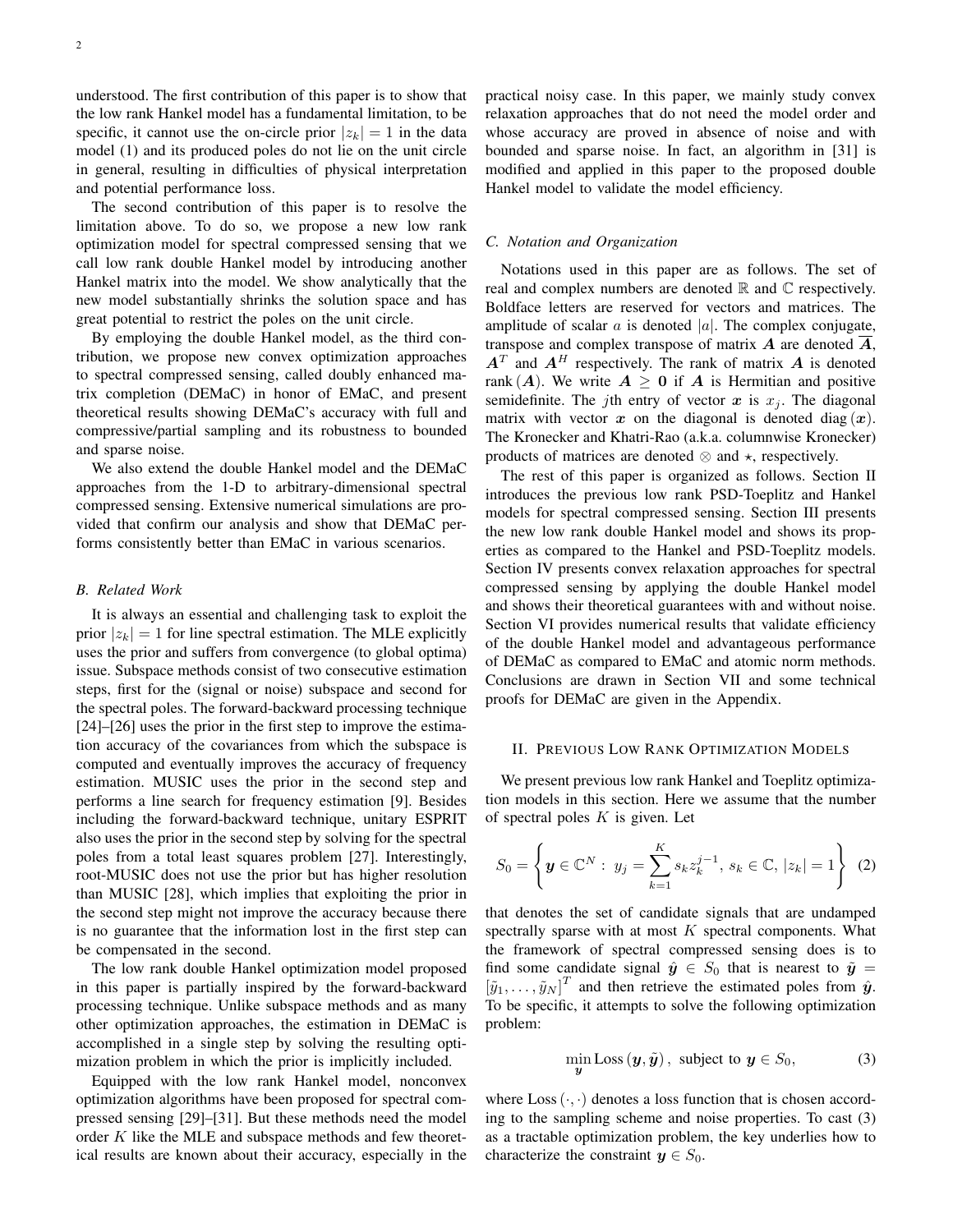Let

$$
\mathcal{T}t = \begin{bmatrix} t_1 & t_2 & \dots & t_N \\ \overline{t}_2 & t_1 & \dots & t_{N-1} \\ \vdots & \vdots & \ddots & \vdots \\ \overline{t}_N & \overline{t}_{N-1} & \dots & t_1 \end{bmatrix} \tag{4}
$$

denote an  $N \times N$  Hermitian Toeplitz matrix formed by using  $t \in \mathbb{C}^N$ . By exploiting the Carathéodory-Fejér theorem [4, Ch. 4.9.2], which states that a PSD Toeplitz matrix admits a Vandermonde decomposition,  $S_0$  can be written equivalently as [5], [18]

$$
\left\{ \boldsymbol{y} \in \mathbb{C}^N : \begin{bmatrix} t_1 & \boldsymbol{y}^H \\ \boldsymbol{y} & \boldsymbol{\tau} \boldsymbol{t} \end{bmatrix} \geq \boldsymbol{0}, \text{ } \text{rank}(\boldsymbol{\tau}\boldsymbol{t}) \leq K, \ \boldsymbol{t} \in \mathbb{C}^N \right\}.
$$
\n
$$
(5)
$$

The PSDness of  $\begin{bmatrix} t_1 & y^H \\ y & \tau \end{bmatrix}$  $y$  Tt implies that  $\mathcal{T}t$  is also PSD. The resulting PSD-Toeplitz model and its variants lead to the atomic norm and covariance fitting methods.

#### *B. Low Rank Hankel Model*

The low rank Hankel model is introduced in [19], [29] inspired by the classical matrix pencil approach [32], [33]. For  $y \in \mathbb{C}^N$ , we form the  $N_1 \times N_2$  Hankel matrix

$$
\mathcal{H}\mathbf{y} = \begin{bmatrix} y_1 & y_2 & \cdots & y_{N_2} \\ y_2 & y_3 & \cdots & y_{N_2+1} \\ \vdots & \vdots & \ddots & \vdots \\ y_{N_1} & y_{N_1+1} & \cdots & y_N \end{bmatrix},\tag{6}
$$

where  $N_1, N_2$  satisfy  $N_1 + N_2 = N + 1$ . If  $y \in S_0$ , it can easily be shown that

$$
\mathcal{H}\mathbf{y} = \mathbf{A}_1 \mathbf{S} \mathbf{A}_2^T \tag{7}
$$

and thus rank  $(\mathcal{H}y) \leq K$ , where  $S = \text{diag}(s_1, \ldots, s_k)$  and for  $j = 1, 2, A_j$  is an  $N_j \times K$  Vandermonde matrix with  $[A_j]_{n,k} = z_k^{n-1}$ . Let

$$
S_1 = \left\{ \boldsymbol{y} \in \mathbb{C}^N : \text{ rank} \left( \mathcal{H} \boldsymbol{y} \right) \leq K \right\}. \tag{8}
$$

Evidently,  $S_0 \subseteq S_1$ . By changing  $S_0$  to  $S_1$ , the original problem (3) is then relaxed to the following low rank Hankel optimization model:

$$
\min_{\mathbf{y}} \text{Loss}(\mathbf{y}, \tilde{\mathbf{y}}), \text{ subject to } \mathbf{y} \in S_1. \tag{9}
$$

The model in (9) and its variants form the Hankel-based methods.

Though the low rank Hankel model (9) is a relaxation of the original problem (3), it has several merits. For example, EMaC, a convex relaxation of (9), has higher resolution than atomic norm methods that use the PSD-Toeplitz model [19]. Unlike the PSD-Toeplitz model, several nonconvex optimization algorithms have been proposed for spectral compressed sensing equipped with the Hankel model [29], [31], [34]. A possible reason is that the Hankel model contains fewer variables and thus is easier to initialize, which is critical for nonconvex algorithms.

#### III. NEW LOW RANK OPTIMIZATION MODEL

## *A. Low Rank Double Hankel Model*

In this paper, we propose to approximate the set  $S_0$  in (2) by

$$
S_2 = \left\{ \boldsymbol{y} \in \mathbb{C}^N : \text{ rank} \left( \left[ \mathcal{H} \boldsymbol{y} \mid \boldsymbol{J}_1 \overline{\mathcal{H} \boldsymbol{y}} \boldsymbol{J}_2 \right] \right) \leq K \right\}, \qquad (10)
$$

where for  $j = 1, 2, J_j$  is an  $N_j \times N_j$  reversal matrix with ones on the anti-diagonal and zeros elsewhere. It is seen that  $J_1\overline{\mathcal{H}y}J_2$  remains to be a Hankel matrix. The resulting optimization model

$$
\min_{\boldsymbol{y}} \text{Loss}(\boldsymbol{y}, \tilde{\boldsymbol{y}}), \text{ subject to } \boldsymbol{y} \in S_2 \tag{11}
$$

is referred to as low rank double Hankel model.

Suppose  $y \in S_0$  and recall (7). Then we have

$$
J_1 \overline{\mathcal{H} y} J_2 = J_1 A_1 S A_2^T J_2. \tag{12}
$$

To proceed, it is easy to show the following identity

$$
J_j \overline{A_j} = A_j Z^{1 - N_j}, \quad j = 1, 2,
$$
 (13)

where  $\mathbf{Z} = \text{diag}(z_1, \dots, z_K)$ . Substituting (13) into (12), we obtain

$$
J_1 \overline{\mathcal{H} y} J_2 = A_1 \overline{S} Z^{1-N} A_2^T, \tag{14}
$$

which is in the same form as (7). Consequently,

$$
\begin{aligned} \left[\mathcal{H}\mathbf{y} \mid \mathbf{J}_{1}\overline{\mathcal{H}}\mathbf{y}\mathbf{J}_{2}\right] &= \left[A_{1}\mathbf{S}\mathbf{A}_{2}^{T} \mid A_{1}\overline{\mathbf{S}}\mathbf{Z}^{1-N}\mathbf{A}_{2}^{T}\right] \\ &= \mathbf{A}_{1}\mathbf{S} \begin{bmatrix} \mathbf{A}_{2} \\ \mathbf{A}_{2}\mathbf{Z}^{1-N}\tilde{\mathbf{S}} \end{bmatrix}^{T} \end{aligned} \tag{15}
$$

has rank no greater than  $K$ , where  $\tilde{S}$ diag<sup>-2</sup> (sgn  $(s_1)$ , ..., sgn  $(s_K)$ ) is a unitary diagonal matrix and sgn  $(s) = \frac{s}{|s|}$  for  $s \neq 0$ . We therefore conclude

$$
S_0 \subseteq S_2 \subseteq S_1 \tag{16}
$$

which implies that, as compared to the Hankel model (9), the proposed double Hankel model (11) is a tighter relaxation of the original problem (3). More differences between them will be shown in the ensuing subsection.

It is worth noting that the proposed double Hankel model is partially inspired by the forward-backward processing technique [24], [25]. In particular, let  $\check{y} \in \mathbb{C}^N$  be such that

$$
J_1 \overline{\mathcal{H} y} J_2 = \mathcal{H} \breve{y}.\tag{17}
$$

It is seen that  $\ddot{y}$  is the conjugated backward version of y satisfying

$$
\breve{y}_j = \overline{y}_{N-j+1} = \sum_{k=1}^K \overline{s}_k \overline{z}_k^{N-j} = \sum_{k=1}^K \overline{s}_k z_k^{j-N}, \quad j = 1, ..., N
$$
\n(18)

by making use of (2). Equation (18) implies that the virtual signal  $\check{y}$  is composed of the same spectral poles  $\{z_k\}$  as  $y$ , which is the key observation underlying the forward-backward processing technique.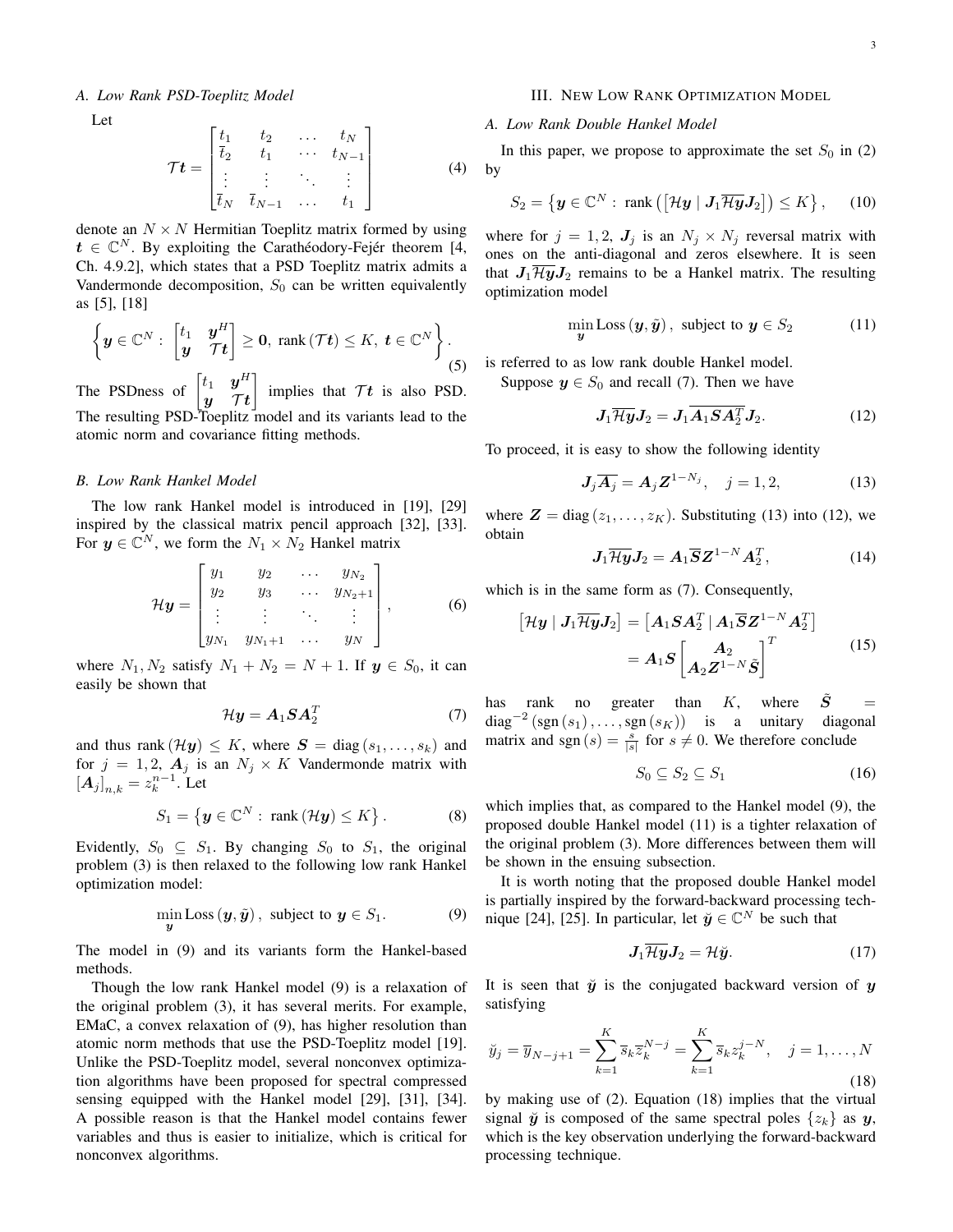# *B. Properties*

In this subsection we analyze the low rank Hankel and double Hankel models and illustrate advantages of the latter. To this end, we let

$$
S_1' = \left\{ \mathbf{y} \in \mathbb{C}^N : y_j = \sum_{k=1}^K s_k z_k^{j-1}, \ s_k \in \mathbb{C}, \ 0 \neq z_k \in \mathbb{C} \right\}
$$
(19)

that is obtained by removing the constraint  $|z_k| = 1$  in  $S_0$  and thus  $S_0 \subset S_1'$ . To link  $S_1'$  to  $S_1$ , on one hand, we have (7) for any  $y \in S'_1$  and thus  $S'_1 \subseteq S_1$ . On the other hand, it follows from the Kronecker's theorem [35], [36] that if  $y \in S_1$  and  $K < \min\{N_1, N_2\}$ , then  $y \in S'_1$  except for degenerate cases. Therefore,  $S_1$  and  $S'_1$  are approximately identical given  $K <$ min {N1, N2}. This implies that *the Hankel model* (9) *can be viewed as a relaxation of* (3) *by removing the constraint*  $|z_k|$  = 1. In other words, by using the Hankel model (9), we have actually abandoned the prior knowledge that the spectral poles  $\{z_k\}$  lie on the unit circle. This claim is consistent with the observation in [19], [29], [32] that the matrix pencil method and the Hankel model also apply to damped spectrally sparse signals for which the magnitudes of the spectral poles  $\{|z_k|\}$ are unknown.

We next study the double Hankel model in (11). Assume  $y \in S_2$  and  $K < \min\{N_1, N_2\}$  and recall (17) and (18). Then we have

$$
rank([\mathcal{H}\boldsymbol{y} \mid \mathcal{H}\boldsymbol{\check{y}}]) = rank([\mathcal{H}\boldsymbol{y} \mid \boldsymbol{J}_1 \overline{\mathcal{H}\boldsymbol{y}} \boldsymbol{J}_2]) \leq K. \tag{20}
$$

It follows that rank  $(\mathcal{H}y) \leq K < \min\{N_1, N_2\}$  and rank  $(\mathcal{H}\check{y}) \leq K < \min\{N_1, N_2\}$ . Applying the Kronecker's theorem results in  $y, \check{y} \in S'_1$  almost surely, to be specific, there exist  ${s_k, z_k \in \mathbb{C}}_{k=1}^K$  and  ${s'_k, z'_k \in \mathbb{C}}_{k=1}^K$  with  $z_k, z'_k \neq 0$ such that for  $j = 1, \ldots, N$ ,

$$
y_j = \sum_{k=1}^{K} s_k z_k^{j-1},
$$
 (21)

$$
\overline{y}_{N-j+1} = \check{y}_j = \sum_{k=1}^{K} s'_k z_k^{j-1},
$$
\n(22)

yielding that

$$
y_j = \sum_{k=1}^{K} s_k z_k^{j-1} = \sum_{k=1}^{K} \overline{s'_k z_k^{N-1}} z_k^{k+1},
$$
 (23)

where we denote  $z^* = \overline{z}^{-1}$  for  $z \in \mathbb{C}$ . Equation (23) says that  $y$  admits two different decompositions with each consisting of K poles. Recall  $N = N_1 + N_2 - 1 \ge 2K + 1$ , and thus any  $N \times$ 2K Vandermonde matrix with distinct poles has full column rank. Using this fact, we conclude that the two decompositions in (23) must be identical, implying without loss of generality that for some  $K_0 \leq K$ ,

$$
z_k = z_k^{k}, \quad s_k = \overline{s_k^{k'} z_k^{N-1}}, \quad k = 1, ..., K_0,
$$
  

$$
s_k = s_k^{k'} = 0, \quad k = K_0 + 1, ..., K.
$$
 (24)

Using (21), (22), (6) and (24), we obtain

$$
[\mathcal{H}y \mid \mathcal{H}\breve{y}]
$$
  
= 
$$
[A(z) S A^{T}(z) \mid A(z') S' A^{T}(z')]
$$
  
= 
$$
[A(z) S A^{T}(z) \mid A(z^{*}) S' A^{T}(z^{*})]
$$
  
= 
$$
[A(z) \mid A(z^{*})] \begin{bmatrix} S A^{T}(z) \\ S' A^{T}(z^{*}) \end{bmatrix},
$$
 (25)

where  $S' = \text{diag}(s'_1, \dots, s'_K)$ . Consequently, it is seen that rank  $([\mathcal{H} \mathbf{y} \mid \mathcal{H} \mathbf{y}]) \leq K$  equals the number of distinct poles in  ${z_k}_{k=1}^{K_0} \cup {z_k^*}_{k=1}^{K_0}$ . Using the fact that  $z_k = z_k^*$  if and only if  $|z_k| = 1$ , we have  $y \in S'_2$ , where

$$
S_2' = \{ \mathbf{y} \in S_1' \text{ where either } |z_k| = 1 \text{ or } z_k, z_k^* \text{ appear in pair} \}.
$$
\n(26)

It can be shown by arguments similar to those above that the converse,  $S'_2 \subseteq S_2$ , is also true. Therefore,  $S'_2$  and  $S_2$ are approximately identical, and we conclude that *the double Hankel model* (11) *can be viewed as a relaxation of* (3) *by* allowing appearance of pairs of poles  $\{z_k, z_k^{\star}\}$  if they are not *on the unit circle*.

Note that if we write  $z_k = r_k e^{i2\pi f_k}$  in the polar coordinate, then  $z_k^* = r_k^{-1} e^{i2\pi f_k}$  and thus the pair of estimated poles  $\{z_k, z_k^{\star}\}\$  share an identical frequency, implying that they correspond to a same spectral component given the prior knowledge that the true spectral poles lie on the unit circle. Intuitively, such pair of estimated poles is obtained only when two spectral frequencies are closely located so that they cannot be separated. If all the frequencies are properly separated, it is expected that all of the estimated poles obtained by using the double Hankel model lie on the unit circle, which, as we will see, is consistent with our numerical results presented in Section VI.

In the case  $K = 1$ , we have the following result. *Proposition 1:* If  $K = 1$  and  $N_1, N_2 > 1$ , then

$$
S_0 = S_2' = S_2 \subset S_1' \subset S_1. \tag{27}
$$

*Proof:* First, when  $K = 1$  it is evident that  $S_0 = S_2' \subset S_1'$ . We show next

$$
S_1 = S_1' \cup \left\{ \begin{bmatrix} y \\ 0 \\ \vdots \\ 0 \end{bmatrix} : y \in \mathbb{C} \right\} \cup \left\{ \begin{bmatrix} 0 \\ \vdots \\ 0 \\ y \end{bmatrix} : y \in \mathbb{C} \right\} \supset S_1'. \tag{28}
$$

To do so, we assume without loss of generality that  $N_1 = N_2$ and  $Hy$  is a square matrix (Otherwise, we can consider the leading square submatrix of  $\mathcal{H}y$  of size min  $(N_1, N_2)$  and draw the same conclusion.) Let  $\mathcal{H}_1$  be the Hankel matrix obtained by removing the last row and column of  $\mathcal{H}y$ . If rank  $(\mathcal{H}_1) = 0$ , which implies  $\mathcal{H}_1 = 0$ , we must have that all but the last entry of y are zero. If rank  $(\mathcal{H}_1)$  = rank  $(\mathcal{H}_2)$  = 1, applying [36, Theorem 3.1], we have  $y \in S'_1$ , or all but the first entry of  $y$  are zero.

Now it suffices to show  $S_2 = S_2'$ , or  $S_2 \subseteq S_2'$ , since it is evident that  $S'_2 \subseteq S_2$ . For any  $y \in S_2$ , it is evident that  $y \in S_1$ . Then by (28) we must have  $y \in S'_1$  since otherwise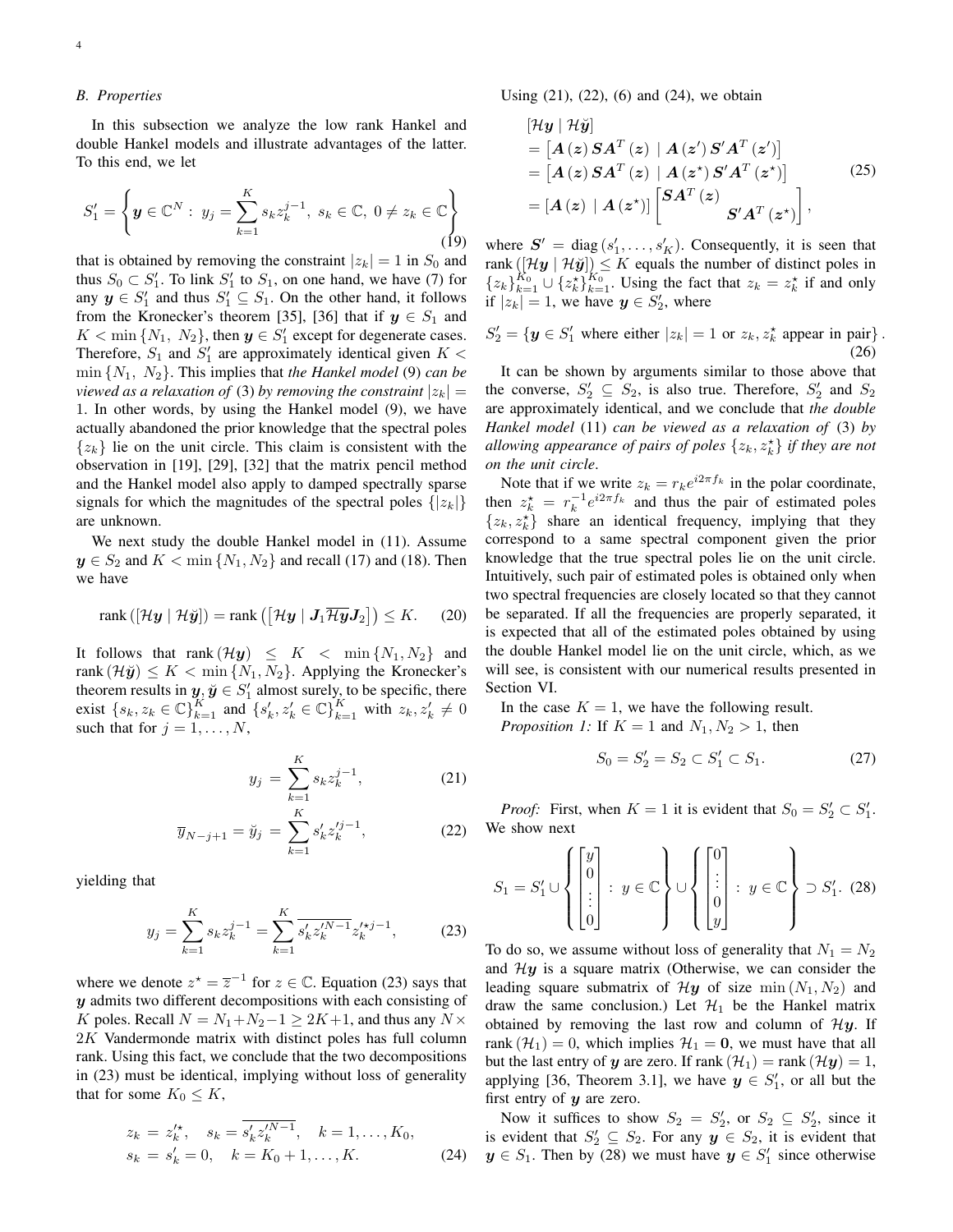rank  $\left(\left[\mathcal{H}\bm{y}\,|\,\bm{J}_1\overline{\mathcal{H}\bm{y}}\bm{J}_2\right]\right)=2$  that implies that  $\bm{y}\notin S_2.$  Consequently, by the same arguments as those in Subsection III-B, we have  $y \in S'_2$ , completing the proof.

It is implied by Proposition 1 that when  $K = 1$  the double Hankel model is equivalent to the original problem (3) but the Hankel model is not.

#### *C. Comparison With Previous Models*

For the proposed double Hankel model and the previous PSD-Toeplitz and Hankel models, we present in Table I the number of (real-valued) optimization variables in the signal space [see  $(5)$ ,  $(9)$  and  $(11)$ ] and in the parameter space [see (2), (19) and (26)] respectively. The former quantity measures complexity of an optimization model, and the latter reflects the model accuracy.

The PSD-Toeplitz model is equivalent to the original problem  $(3)$  and thus includes  $3K$  optimization variables in the parameter space. To achieve such equivalence,  $2N$  new variables in the Hermitian Toeplitz matrix are introduced, resulting in  $4N$  variables in total. The Hankel model contains a minimum number 2N of variables in  $y$ , while its solution space is enlarged and  $K$  new variables (the amplitudes of poles  $\{ |z_k| \}_{k=1}^K$ ) are introduced in the parameter space. In contrast to those above, the double Hankel model possesses the same variables as the Hankel model in the signal space and the same number of variables as the PSD-Toeplitz model in the parameter space.

#### IV. CONVEX RELAXATION APPROACHES

In this section we exploit the double Hankel model (11) and propose convex relaxation approaches for spectral compressed sensing with provable accuracy. It is worth noting that we do not assume that the number of frequencies  $K$  is known. Instead, certain prior knowledge on the measurement noise will be assumed. Our approaches are mainly inspired by [19] where the low rank Hankel model is considered, and they are named as doubly enhanced matrix completion (DEMaC) following EMaC in [19].

#### *A. DEMaC in Absence of Noise*

We first consider the noiseless case where we have access to  $\mathcal{P}_{\Omega}(\mathbf{y}^o)$ , where  $\Omega \subseteq \{1, \ldots, N\}$  is the sampling index set of size  $M \leq N$ , and  $\mathcal{P}_{\Omega}$  is the projection onto the subspace supported on  $\Omega$  that sets all entries of y out of  $\Omega$  to zero. By swapping the objective and the constraint, the double Hankel model (11) is equivalently written as:

$$
\min_{\mathbf{y}} \text{rank}\left(\left[\mathcal{H}\mathbf{y} \,|\, \mathbf{J}_1 \overline{\mathcal{H}\mathbf{y}} \mathbf{J}_2\right]\right), \text{ subject to } \mathcal{P}_{\Omega} \left(\mathbf{y} - \mathbf{y}^o\right) = \mathbf{0}.\tag{29}
$$

Following the literature on low rank matrix recovery, we relax the rank function in (29) to the nuclear norm and obtain

$$
\text{(DEMac)} \quad \min_{\mathbf{y}} \left\| \left[ \mathcal{H}\mathbf{y} \, | \, \mathbf{J}_1 \overline{\mathcal{H}\mathbf{y}} \mathbf{J}_2 \right] \right\|_{\star} \tag{30}
$$
\n
$$
\text{subject to } \mathcal{P}_{\Omega} \left( \mathbf{y} - \mathbf{y}^o \right) = \mathbf{0}.
$$

The DEMaC problem in (30) is convex and can be written as semidefinite programming (SDP) since the nuclear norm  $\|X\|_{\star}$  of matrix X can be cast as the SDP

$$
\min_{\boldsymbol{P},\boldsymbol{Q}} \frac{1}{2} \text{tr}\left(\boldsymbol{P}\right) + \frac{1}{2} \text{tr}\left(\boldsymbol{Q}\right), \text{ subject to } \begin{bmatrix} \boldsymbol{P} & \boldsymbol{X}^{H} \\ \boldsymbol{X} & \boldsymbol{Q} \end{bmatrix} \geq \boldsymbol{0}. \tag{31}
$$

where  $P$  and  $Q$  are Hermitian matrices. Therefore, DEMaC can be solved using off-the-shelf SDP solvers such as SDPT3 [37].

#### *B. Theoretical Guarantee With Full Sampling*

Assume  $\Omega = \{1, \ldots, N\}$  and there is no noise. Then we have full knowledge of the true signal  $y^{\circ}$  and thus it is trivial to solve DEMaC in (30). We next study the condition for exact recovery of the distinct frequencies  $\{f_k\}$ . It is worth noting that an equivalent problem has been studied in [38], [39] in the context of forward-backward spatial smoothing for coherent direction-of-arrival (DOA) estimation, where the frequencies are estimated from a covariance matrix that equals

$$
\[\mathcal{H}\mathbf{y}^o \,|\, \mathbf{J}_1 \overline{\mathcal{H}\mathbf{y}^o} \mathbf{J}_2] \, \left[ \mathcal{H}\mathbf{y}^o \,|\, \mathbf{J}_1 \overline{\mathcal{H}\mathbf{y}^o} \mathbf{J}_2 \right]^H
$$
\n
$$
= \mathcal{H}\mathbf{y}^o \cdot \left( \mathcal{H}\mathbf{y}^o \right)^H + \mathbf{J}_1 \overline{\mathcal{H}\mathbf{y}^o \cdot \left( \mathcal{H}\mathbf{y}^o \right)^H} \mathbf{J}_1 \tag{32}
$$

using a subspace method such as ESPRIT.

Let us recall (15) and assume  $K \leq N_1-1$ . We compute the truncated singular value decomposition (SVD) of the double Hankel matrix as

$$
\left[\mathcal{H}\mathbf{y}^o \,|\, \mathbf{J}_1 \overline{\mathcal{H}\mathbf{y}^o} \mathbf{J}_2\right] = \mathbf{U} \mathbf{\Lambda} \mathbf{V}^H. \tag{33}
$$

If the double Hankel matrix has the maximal rank  $K$ , then  $A_1$  in (15) and U share an identical range space that is known as the signal subspace from which the frequencies can be uniquely computed using ESPRIT. Now our question becomes under what conditions the double Hankel matrix or

$$
\begin{bmatrix} A_2 \\ A_2 Z^{1-N} \tilde{S} \end{bmatrix}
$$
 in (15) has rank K.  
Evidently if  $K < N_2$  then A<sub>2</sub>

Evidently, if  $K \leq N_2$ , then  $A_2$  has full column rank and thus rank  $\left( \begin{bmatrix} A_2 \ A_2 \mathbf{Z}^{1-N} \tilde{\mathbf{S}} \end{bmatrix} \right) = K.$ 

If  $N_2 < K \leq 2N_2$  and for arbitrary distinct  $\{f_k\}$ , it follows from [39] that  $\begin{bmatrix} A_2 \ A_3 \end{bmatrix}$  $\boldsymbol{A}_2\boldsymbol{Z}^{1-N}\tilde{\boldsymbol{S}}$  is rank-deficient only if the phases  $\{sgn(s_k)\}\$  of the spectral components satisfy certain equations that will be violated with probability one if  $\{sgn(s_k)\}\$ are jointly distributed according to some absolutely continuous distribution.

To sum up, we conclude the following result.

*Theorem 1:* Assume  $\Omega = \{1, \ldots, N\}$  and no noise is present. Then DEMaC is able to exactly recover the distinct frequencies  $\{f_k\}$  if

$$
K \le \min\,(N_1 - 1, \ N_2) \le \lfloor \frac{N}{2} \rfloor,\tag{34}
$$

or with probability one if

$$
K \le \min\,(N_1 - 1, \ 2N_2) \le \lfloor \frac{2N}{3} \rfloor \tag{35}
$$

and if the phases  $\{sgn(s_k)\}\$  of the spectral components are jointly distributed according to some absolutely continuous distribution on the K-dimensional torus.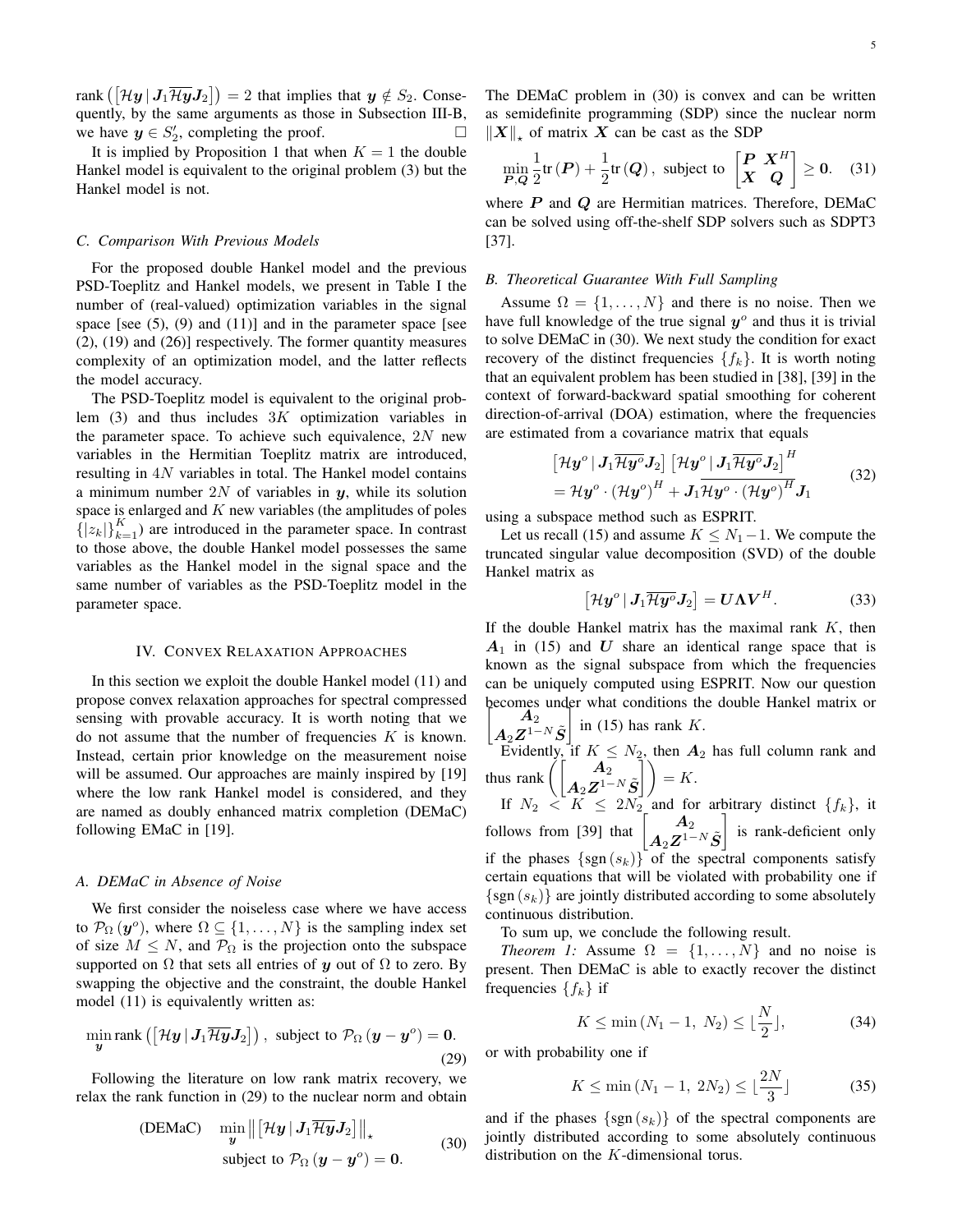#### TABLE I

Number of real-valued optimization variables of three optimization models in signal and parameter spaces. The former quantity measures model complexity (the less the better), and the latter reflects model accuracy (the ground truth is  $3K$ ).

| <b>Optimization models</b> | #variables in signal space | #variables in parameter space |
|----------------------------|----------------------------|-------------------------------|
| PSD-Toeplitz               | 4 N                        | ЗK                            |
| Hankel                     | 2N                         | 4 K                           |
| Double Hankel (proposed)   | 2N                         | ЗK                            |

Note that all equalities in (34)–(35) can be achieved, implying that up to  $\lfloor \frac{N}{2} \rfloor$  frequencies can be recovered deterministically and up to  $\left[\frac{2N}{3}\right]$  frequencies almost surely. In contrast to this, no more than  $\lfloor \frac{N}{2} \rfloor$  frequencies can be recovered if the Hankel model is used, as in [19]. Moreover, to make the number of recoverable frequencies as large as possible, we should choose  $N_1$ ,  $N_2$  such that  $2N_2 \ge N_1 \ge N_2$  according to (34)–(35), implying

$$
\frac{2N}{3} \ge N_1 \ge \frac{N}{2}.\tag{36}
$$

This choice also makes sense in the compressive sampling settings as shown later.

The SVD plus ESPRIT method mentioned above can also be used in general settings that we will study next to retrieve the estimated poles  $\{\hat{z}_k\}$  from the solution of the double Hankel matrix once DEMaC is numerically solved.

#### *C. Theoretical Guarantee With Compressive Sampling*

When partial entries of  $y^{\circ}$  are observed in absence of noise, we show in this subsection that DEMaC has similar theoretical guarantee as EMaC. We first introduce some notations similar to those in [19]. Recall (15), and let

$$
\tilde{A}_2 = \begin{bmatrix} A_2 \\ A_2 Z^{1-N} \tilde{S} \end{bmatrix} \tag{37}
$$

and

$$
G_1 = \frac{1}{N_1} A_1^H A_1, \quad G_2 = \frac{1}{2N_2} \overline{\tilde{A}_2^H \tilde{A}_2}.
$$
 (38)

The double Hankel matrix  $\left[\mathcal{H}\bm{y}\,|\,\bm{J}_1\overline{\mathcal{H}\bm{y}}\bm{J}_2\right]$  is said to obey the incoherence property with parameter  $\mu_1$  if

$$
\lambda_{\min}(\boldsymbol{G}_1) \ge \frac{1}{\mu_1} \text{ and } \lambda_{\min}(\boldsymbol{G}_2) \ge \frac{1}{\mu_1},
$$
 (39)

where  $\lambda_{\min}(\cdot)$  denotes the minimum eigenvalue of a matrix. Note that the incoherence property is defined in [19] based on  $G_1$  above and

$$
G_2' = \frac{1}{N_2} \overline{A_2^H A_2}.
$$
 (40)

It is seen from (37) and (38) that

$$
G_2 = \frac{1}{2N_2} \cdot \overline{A_2^H A_2 + \overline{\widetilde{S}} Z^{N-1} A_2^H A_2 Z^{1-N} \widetilde{S}}
$$
  
= 
$$
\frac{1}{2} \left[ G_2' + \widetilde{S} Z^{1-N} G_2' Z^{N-1} \overline{\widetilde{S}} \right],
$$
 (41)

and thus

$$
\lambda_{\min}(\boldsymbol{G}_{2}) \geq \frac{1}{2} \left[ \lambda_{\min}(\boldsymbol{G}_{2}') + \lambda_{\min} \left( \tilde{\boldsymbol{S}} \boldsymbol{Z}^{1-N} \boldsymbol{G}_{2}' \boldsymbol{Z}^{N-1} \overline{\tilde{\boldsymbol{S}}} \right) \right]
$$
  
= 
$$
\frac{1}{2} \left[ \lambda_{\min} (\boldsymbol{G}_{2}') + \lambda_{\min} (\boldsymbol{G}_{2}') \right]
$$
  
= 
$$
\lambda_{\min} (\boldsymbol{G}_{2}'), \qquad (42)
$$

where the first equality holds since both  $Z$  and  $\tilde{S}$  are unitary matrices. Consequently, the incoherence property defined here with respect to DEMaC is easier to satisfy than that with EMaC in [19].

Let

$$
c_s = \max\left\{\frac{N}{N_1}, \frac{N}{2N_2}\right\} \tag{43}
$$

that measures how close the double Hankel matrix is to a square matrix. The factor 2 in the second denominator in  $(43)$ comes along with the definition of  $G_2$  in (38).

We have the following result that is in parallel with [19, Theorem 1] and shows that, like EMaC, DEMaC perfectly recovers the spectrally sparse signal from  $O(K \log^4 N)$  random samples.

*Theorem 2:* Let  $y^{\circ}$  be given in (1), and  $\Omega$  the random index set of size  $M$ . Suppose that the incoherence property (39) holds and that all samples are noiseless. Then there exists a universal constant  $c_1 > 0$  such that  $y^{\circ}$  is the unique solution to DEMaC in (30) with probability exceeding  $1 - N^{-2}$ , provided that

$$
M > c_1 \mu_1 c_s K \log^4 N. \tag{44}
$$

The proof of Theorem 2 is similar to that of [19, Theorem 1], and the latter is inspired by [40] in which the general low rank matrix recovery problem is studied via affine nuclear norm minimization. In particular, as in [19], [40], DEMaC is first rewritten as a nuclear norm minimization problem under affine (and additional) constraints that are introduced to identify the sampling basis and capture the Hankel structures of the double Hankel matrix to recover. Then, it is shown that the sampling basis fulfils the incoherence condition with respect to the tangent space of the true low rank matrix. Finally, a dual certificate is constructed and rigorously verified via the golfing scheme [40]. The new challenges in our proof are to identify the sampling basis with the double Hankel model and to properly deal with the complex conjugate operator in the double Hankel matrix that leads to non-affine constraints. The detailed proof is complicated and deferred to the Appendix.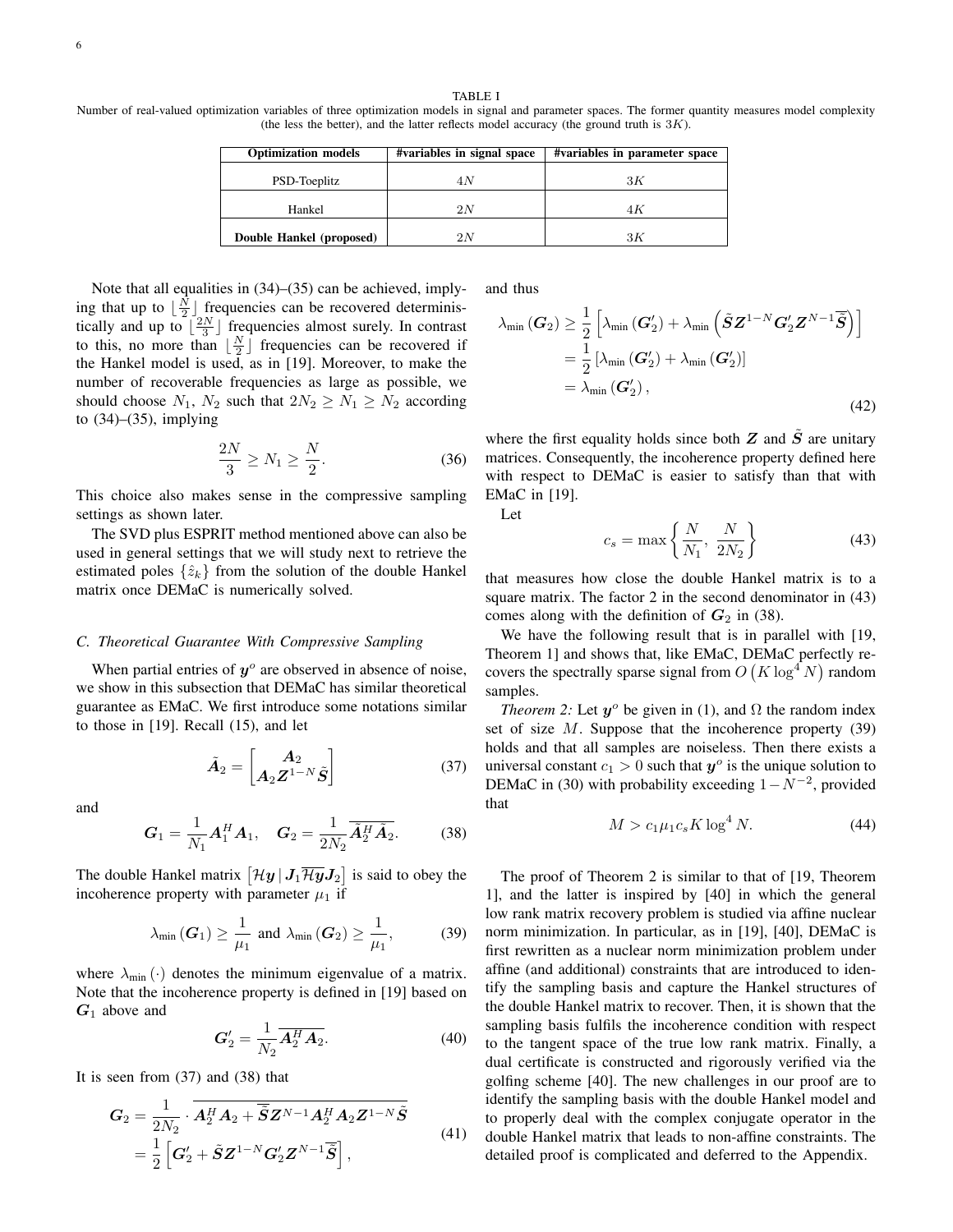The sample size shown in Theorem 2 is an increasing function of  $c_s$  defined in (43). Consequently, we should choose  $N_1$ ,  $N_2$  such that  $c_s$  is small. Therefore, the choice in (36) is also appropriate in this compressive sampling setting.

#### *D. DEMaC With Bounded Noise*

We now consider the noisy case where the acquired samples  $\mathcal{P}_{\Omega}(\tilde{\mathbf{y}})$  are given by (1), with  $\|\mathcal{P}_{\Omega}(e)\|_{2} \leq \eta$ . Consequently, we solve the following noisy version of DEMaC:

(Noisy-DEMac) 
$$
\min_{\mathbf{y}} \left\| \left[ \mathcal{H}\mathbf{y} \, | \, \mathbf{J}_1 \overline{\mathcal{H}\mathbf{y}} \mathbf{J}_2 \right] \right\|_{\star}
$$
  
subject to 
$$
\|\mathcal{P}_{\Omega} \left( \mathbf{y} - \tilde{\mathbf{y}} \right) \| \le \eta.
$$
 (45)

The following result is a consequence of combining Theorem 2 and [19, Theorem 2]. Its proof can be derived by slightly modifying the proof of [19, Theorem 2] based on technical results in the proof of Theorem 2 and thus is omitted.

*Theorem 3:* Suppose  $\tilde{y}$  is a noisy copy of  $y^{\circ}$  that satisfies  $\|\mathcal{P}_{\Omega}(\bm{y}^o - \tilde{\bm{y}})\| \leq \eta$ . Under the assumptions of Theorem 2, the solution  $\hat{y}$  to Noisy-DEMaC in (45) satisfies

$$
\|\mathcal{H}\hat{\mathbf{y}} - \mathcal{H}\mathbf{y}^o\|_{\mathrm{F}} \le 5N^3\eta \tag{46}
$$

with probability exceeding  $1 - N^{-2}$ .

## *E. DEMaC With Sparse Noise*

It is an important research topic to deal with outliers in data samples that can be caused for example by saturation in data quantization and abnormal sensor behaviors. We assume in this case that a constant portion of the acquired samples  $\mathcal{P}_{\Omega}(\tilde{\mathbf{y}})$ are outliers that are modelled via additive sparse noise. As in [19], we modify DEMaC to include the sparse noise by solving the following problem:

(Robust-DEMac) 
$$
\min_{\mathbf{y},\mathbf{e}} \left\| \left[ \mathcal{H}\mathbf{y} \, | \, \mathbf{J}_1 \overline{\mathcal{H} \mathbf{y}} \mathbf{J}_2 \right] \right\|_{\star} + 2\lambda \, \|\mathcal{H} \mathbf{e} \|_1
$$
  
subject to  $\mathcal{P}_{\Omega} (\mathbf{y} + \mathbf{e}) = \mathcal{P}_{\Omega} (\tilde{\mathbf{y}}).$  (47)

Note in (47) that  $\|\mathcal{H}e\|_1 = \|\text{vec}(\mathcal{H}e)\|_1$  is defined as the elementwise  $\ell_1$  norm and thus  $2 \|\mathcal{H}e\|_1 = \left\| \left[\mathcal{H}e \,|\, \mathbf{J}_1 \overline{\mathcal{H}e} \mathbf{J}_2 \right] \right\|_1$ .

We have the following result by simply combining Theorem 2 and [19, Theorem 3] whose proof is omitted.

*Theorem 4:* Suppose  $\tilde{y}$  is a noisy copy of  $y^o$ . Let  $\Omega$  be the random index set of size M, and conditioning on  $\Omega$ each sample in  $\Omega$  is corrupted by noise independently with conditional probability  $\tau \leq 0.1$ . Set  $\lambda = \frac{1}{\sqrt{M \log N}}$ . Then there exists a numerical constant  $c_1 > 0$  depending only on  $\tau$  such that if (39) holds and

$$
M > c_1 \mu_1^2 c_s^2 K^2 \log^3 N,\tag{48}
$$

then  $y^{\circ}$  is the unique solution to Robust-DEMaC in (47) with probability exceeding  $1 - N^{-2}$ .

#### V. EXTENSION TO DIMENSION TWO AND ABOVE

In this section, we extend the low rank double Hankel model and the DEMaC approaches from the 1-D to arbitrarydimensional spectral compressed sensing. Without loss of generality and for simplicity of notations, we first consider the 2-D case. Certain notations such as  $N_1$ ,  $N_2$  will be redefined. Corresponding to (1), a noiseless 2-D spectrally sparse signal is given by a 2-way array (or matrix)  $y$  whose entries are

$$
y_{j_1,j_2} = \sum_{k=1}^{K} s_k z_{k,1}^{j_1-1} z_{k,2}^{j_2-1}, \quad |z_{k,1}| = |z_{k,2}| = 1, \quad (49)
$$

where  $1 \le j_1 \le N_1$ ,  $1 \le j_2 \le N_2$ , and the total sample size is  $N = N_1 \cdot N_2$ .

Let  $y_{j_1,:}$  denote the  $N_2 \times 1$  vector composed of  $y_{j_1,1}, \ldots, y_{j_1,N_2}$  for fixed  $j_1$ . As in (6),  $\mathcal{H} \mathbf{y}_{j_1,:}$  denotes an  $N_{2,1} \times N_{2,2}$  Hankel matrix formed by using  $y_{j_1,:}$  where  $N_{2,1} + N_{2,2} = N_2 + 1$ . Then we define a 2-level Hankel (or Hankel-block-Hankel) matrix  $\mathcal{H}y$  as an  $N_{1,1} \times N_{1,2}$ block Hankel matrix formed by  $\mathcal{H} \mathbf{y}_{1,:}, \ldots, \mathcal{H} \mathbf{y}_{N_1,:}$  where  $N_{1,1} + N_{1,2} = N_1 + 1$ , to be specific,

$$
\mathcal{H}\boldsymbol{y} = \begin{bmatrix} \mathcal{H}\boldsymbol{y}_{1,:} & \mathcal{H}\boldsymbol{y}_{2,:} & \dots & \mathcal{H}\boldsymbol{y}_{N_{1,2,:}} \\ \mathcal{H}\boldsymbol{y}_{2,:} & \mathcal{H}\boldsymbol{y}_{3,:} & \dots & \mathcal{H}\boldsymbol{y}_{N_{1,2}+1,:} \\ \vdots & \vdots & \ddots & \vdots \\ \mathcal{H}\boldsymbol{y}_{N_{1,1,:}} & \mathcal{H}\boldsymbol{y}_{N_{1,1}+1,:} & \dots & \mathcal{H}\boldsymbol{y}_{N_{1,:}} \end{bmatrix} . \tag{50}
$$

For  $j = 1, 2$  and  $l = 1, 2$ , we define  $A_{jl}$  as an  $N_{jl} \times K$ Vandermonde matrix with  $[A_{jl}]_{n,k} = z_{k,j}^{n-1}$  and let  $A_l =$  $A_{1l} \star A_{2l}$ , where  $\star$  denotes the Khatri-Rao (or column-wise Kronecker) product. Consequently, the kth column of  $A_i$ represents a sampled 2-D sinusoid with pole  $z_k = (z_{k,1}, z_{k,2})$ . Using these notations, it can be readily verified that (we omit the details)

$$
\mathcal{H}\mathbf{y} = \mathbf{A}_1 \mathbf{S} \mathbf{A}_2^T, \tag{51}
$$

which is identical to (7). This implies that the 2-level Hankel matrix  $\mathcal{H}y$  is low rank.

For  $l = 1, 2$ , let  $J_l$  be the  $N_{1l}N_{2l} \times N_{1l}N_{2l}$  reversal matrix that can be written as a Kronecker product,  $J_l = J_{1l} \otimes J_{2l}$ , where  $J_{jl}$  is the  $N_{jl} \times N_{jl}$  reversal matrix for  $j = 1, 2$ and  $l = 1, 2$ . By applying the following identity for matrices  $A, B, C, D$  of proper dimension

$$
(A \otimes B)(C \star D) = (AC) \star (BD), \tag{52}
$$

we have that for  $l = 1, 2$ ,

$$
J_{l}\overline{A_{l}} = (J_{1l} \otimes J_{2l}) (\overline{A_{1l}} \star \overline{A_{2l}})
$$
  
\n
$$
= (J_{1l}\overline{A_{1l}}) \star (J_{2l}\overline{A_{2l}})
$$
  
\n
$$
= (A_{1l}\overline{Z}_{1}^{1-N_{1l}}) \star (A_{2l}\overline{Z}_{2}^{1-N_{2l}})
$$
  
\n
$$
= (A_{1l} \star A_{2l}) \overline{Z}_{1}^{1-N_{1l}} \overline{Z}_{2}^{1-N_{2l}}
$$
  
\n
$$
= A_{l}\overline{Z}_{1}^{1-N_{1l}} \overline{Z}_{2}^{1-N_{2l}},
$$
\n(53)

where  $Z_j = \text{diag}(z_{1j}, \dots, z_{kj})$  for  $j = 1, 2$ , the third equality follows from (13), and the fourth equality holds since  $Z_1, Z_2$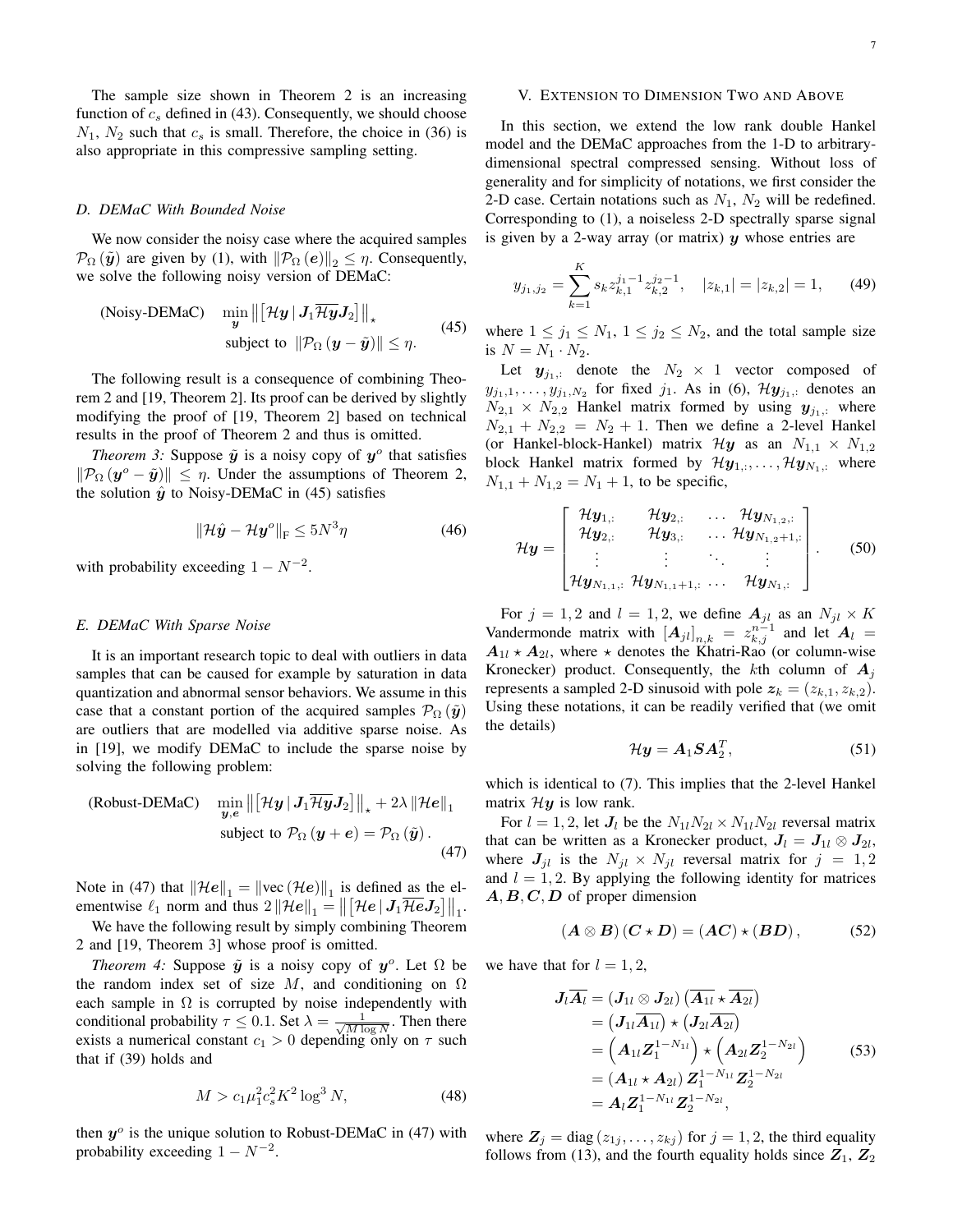are diagonal matrices. It immediately follows from (51) and (53) that

$$
J_{1}\overline{\mathcal{H}y}J_{2} = J_{1}\overline{A_{1}S}A_{2}^{T}J_{2}
$$
  
=  $J_{1}\overline{A_{1}} \cdot \overline{S} (\overline{J_{2}A_{2}})^{T}$   
=  $A_{1}\mathbf{Z}_{1}^{1-N_{11}}\mathbf{Z}_{2}^{1-N_{21}}\overline{S}\mathbf{Z}_{2}^{1-N_{22}}\mathbf{Z}_{1}^{1-N_{12}}A_{2}^{T}$  (54)  
=  $A_{1}\overline{S}\mathbf{Z}_{1}^{1-N_{1}}\mathbf{Z}_{2}^{1-N_{2}}A_{2}^{T}$ ,

where the last equality holds since  $Z_1$ ,  $Z_2$ ,  $S$  are all diagonal matrices. Therefore, as in the 1-D case, the new 2-level Hankel matrix  $J_1\overline{\mathcal{H}y}J_2$  admits a similar decomposition as  $\mathcal{H}y$ .

As in the 1-D case, by replacing the 2-level Hankel matrix  $\mathcal{H} \bm{y}$  by the double 2-level Hankel matrix  $[\mathcal{H} \bm{y} \, | \, \bm{J}_1 \overline{\mathcal{H}} \overline{\bm{y}} \, \bm{J}_2],$ we are able to propose the double Hankel model and the DEMaC approaches for 2-D spectral compressed sensing. They generalize the Hankel model and EMaC in [19], [29], [31]. Note that the theoretical results for DEMaC also hold in the 2-D case as in [19].

The double Hankel model and the DEMaC approach can be generalized to arbitrary dimension. In dimension  $d \geq 3$ , the noiseless data  $y$  are given by a  $d$ -way array that can be used to form a d-level Hankel matrix  $\mathcal{H}y$  as in (50), to be specific, a d-level Hankel matrix is a block Hankel matrix with each block being a  $(d-1)$ -level Hankel matrix. Then we can similarly define  $A_l$ ,  $l = 1, 2$  as the Khatri-Rao product of d Vandermonde matrices, of which each column represents a sampled  $d$ -D sinusoid, and derive identities (51) and (54).

### VI. NUMERICAL RESULTS

#### *A. Model Efficiency*

In this subsection we validate efficiency of the double Hankel model proposed in Section III in restricting the spectral poles on the unit circle. To this end, we present an iterative hard thresholding (IHT) algorithm to solve (11) that is modified from the one rooted on the Hankel model proposed in [31]. In particular, we consider the noisy, full sampling case and use the least square loss function. The double Hankel model that we need to solve is thus given by

$$
\min_{\boldsymbol{y}} \frac{1}{2} \|\boldsymbol{y} - \tilde{\boldsymbol{y}}\|_2^2, \text{ subject to } \text{rank}\left(\mathcal{H}_D\left(\boldsymbol{y}\right)\right) \le K, \qquad (55)
$$

where  $\mathcal{H}_{\text{D}}\left(\boldsymbol{y}\right) = \left[\mathcal{H}\boldsymbol{y} \mid \boldsymbol{J}_{1} \overline{\mathcal{H}\boldsymbol{y}} \boldsymbol{J}_{2}\right]$ .

Our algorithm is illustrated in Algorithm 1. It starts with the initialization  $y_0 = \tilde{y}$ . Then gradient descent is used to update the signal estimate at each iteration with step size  $\alpha_t = \frac{1}{\sqrt{2}}$  $\overline{t}$ . After the double Hankel matrix  $D_t$  is formed, the hard thresholding operator  $\Gamma_K$  is applied to obtain the best rank-K approximation,  $G_t$ , of  $D_t$  by setting all but its largest K singular values to zero. The new estimate  $y_{t+1}$  is obtained as the minimizer to the problem  $\min_{\bm{y}} \|\mathcal{H}_{\mathrm{D}}\bm{y} - \bm{G}_t\|_2$ , where  $\mathcal{H}_{\text{D}}^{\dagger}$  denotes the pseudoinverse of the double Hankel operator. Note that as compared to [31] the Hankel operator  $H$ is changed to the double Hankel operator  $\mathcal{H}_D$  in Algorithm 1, and a descending step size is adopted that empirically ensures feasibility of the solution once converged.

In our simulation, we consider  $K = 3$  spectral frequencies that are randomly generated without or with a minimum

# Algorithm 1 The IHT algorithm with double Hankel model

Initialize:  $y_0 = \tilde{y}$ for  $t = 1, \ldots$  do  $\boldsymbol{D}_t = \mathcal{H}_\text{D} \left( \boldsymbol{y}_t + \alpha_t \left( \widetilde{\boldsymbol{y}} - \boldsymbol{y_t} \right) \right)$  $\boldsymbol{G}_{t}=\boldsymbol{\Gamma}_{K}\left(\boldsymbol{D}_{t}\right)$  $\boldsymbol{y}_{t+1} = \mathcal{H}^{\dagger}_{\text{D}}\left(\boldsymbol{G_t}\right)$ end for



Fig. 1. Histogram of the number of successful trials of IHT with the Hankel and double Hankel models with  $SNR = \infty$  and 0dB and a total number of 1000 trials.

separation  $\frac{4}{N}$  (referred to as *random* and *spaced* frequencies respectively), with amplitudes  $0.5 + |w|$  and random phases, where  $w$  follows the standard normal distribution. A number of  $N = 65$  uniform samples are acquired with random noise added that follows a complex normal distribution. We set  $N_1 = N_2 = 33$  in the Hankel and double Hankel models. The IHT algorithm is terminated if  $||y_{t+1} - y_t||_2 / ||y_t||_2$  <  $10^{-5}$  or maximally 3000 iterations are reached. We say that an algorithm successfully produces poles  $\{\hat{z}_k\}$  on the unit circle in a trial if their average distance to the unit circle  $\frac{1}{K} \sum_{k=1}^{K} ||\hat{z}_k| - 1| < 10^{-4}$ .

In our simulation, we consider the noiseless case and the noisy case with the signal to noise ratio  $SNR = 0dB$  and run 1000 trials for each. The number of successful trials in which the estimated poles lie on the unit circle is shown in Fig. 1. In the absence of noise, the true spectral poles can be obtained with either Hankel or double Hankel model, as predicted in Theorem 1. In the presence of noise, the estimated spectral poles with the Hankel model lie off the unit circle, which is consistent with our analysis. In contrast to this, the proposed double Hankel approach rarely fails. It is seen that when the frequencies are properly separated, the IHT with double Hankel model succeeds in all trials to restrict the estimated poles on the unit circle.

To study what happens when the double Hankel model fails to produce poles on the unit circle, we present in Table II the estimated poles of the three failures shown in Fig. 1. It is seen that all the failures occur when two frequencies are close to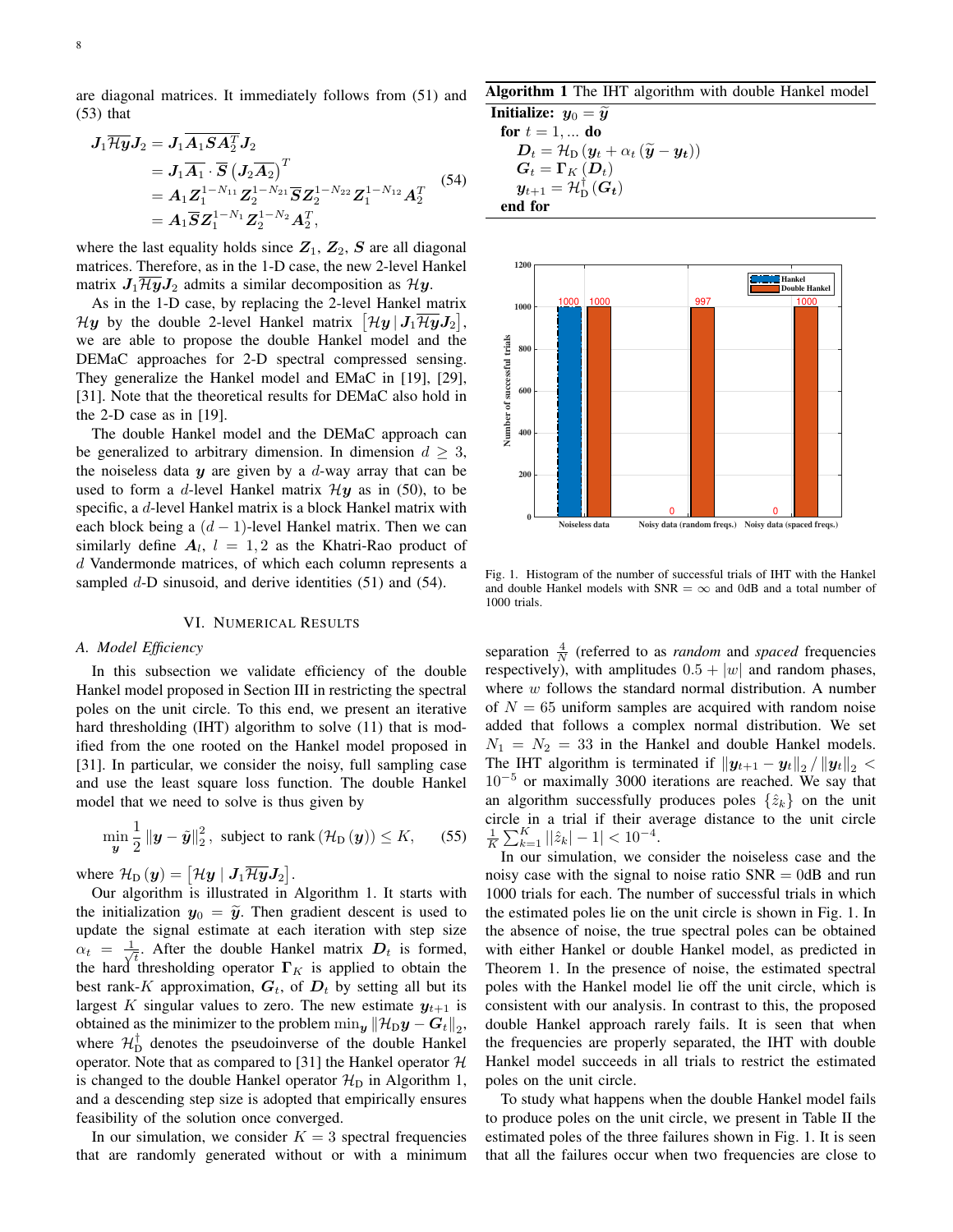TABLE II Details of the three failures with the double Hankel model in Fig. 1

| Ground truth of poles               | Estimated poles with the double Hankel model                                   | Estimated poles with the Hankel model                                     |
|-------------------------------------|--------------------------------------------------------------------------------|---------------------------------------------------------------------------|
| $a^{i2\pi}{0.7568,0.5952,0.6019}$   | $\{1.0000e^{i2\pi0.7583}, 1.0155e^{i2\pi0.5970}, 1.0155^{-1}e^{i2\pi0.5970}\}$ | $\{0.9948e^{i2\pi0.7583}, 1.0466e^{i2\pi0.5951}, 0.9900e^{i2\pi0.3786}\}$ |
| $e^{i2\pi\{0.0733,0.2271,0.2420\}}$ | $\{1.0000e^{i2\pi0.0730}, 1.0291e^{i2\pi0.2331}, 1.0291^{-1}e^{i2\pi0.2331}\}$ | $\{0.9989e^{i2\pi0.0729}, 0.9739e^{i2\pi0.2241}, 1.0774e^{i2\pi0.2449}\}$ |
| $e^{i2\pi\{0.5708,0.9943,0.9819\}}$ | $\{1.0000e^{i2\pi0.2233}, 1.0331e^{i2\pi0.9862}, 1.0331^{-1}e^{i2\pi0.9862}\}$ | $\{0.9501e^{i2\pi0.7540}, 0.9604e^{i2\pi0.9883}, 1.0352e^{i2\pi0.9831}\}$ |



Fig. 2. Sparsity-separation phase transition results of (a) ANM, (b) EMaC with  $N_1 = \lfloor 0.5(N + 1) \rfloor$ , and (c)-(e) DEMaC with  $N_1$  $[0.5(N + 1)], N_1 = [0.6(N + 1)]$  and  $N_1 = [2(N + 1)/3]$  with  $N = 65$  and  $M = 30$ . White means complete success and black means complete failure.

each other with distance less than  $\frac{1}{N}$ . Their estimated poles are located symmetrically on two sides of the unit circle, which verifies our analysis carried out in Section III.

#### *B. Accuracy and Robustness of DEMaC*

In this subsection, we study numerical performance of the proposed DEMaC as compared to EMaC [19] and atomic norm minimization (ANM) [5]. All three approaches are implemented in Matlab with the CVX toolbox and the SDPT3 solver [37], [41]. Note that ANM always produces spectral poles on the unit circle and EMaC does not. As in the previous simulation, it is observed that DEMaC produces spectral poles on the unit circle in almost all trials due to the double Hankel model adopted. We next focus on the resolution and accuracy of the three approaches.

We first consider the noiseless case and study the success rate of DEMaC as compared to ANM and EMaC. In particular, a number of  $M = 30$  samples are randomly selected from  $N = 65$  regularly spaced samples. The coefficients  $\{s_k\}$  and noise are generated as in the previous simulation. A number of K frequencies are randomly generated such that they are mutually separated by at least  $\Delta_f$  and two of them are separated exactly by  $\Delta_f$ , where we consider  $K \in \{1, 2, ..., 20\}$ and  $\Delta_f \in \left\{0, \frac{0.1}{N}, ..., \frac{2}{N}\right\}$ . We say that the spectrally sparse signal  $y^{\circ}$  (and its frequencies) is successfully recovered by an algorithm if the normalized mean squared error (NMSE)  $\frac{\|\hat{\mathbf{y}}-\mathbf{y}^{\circ}\|_{2}^{2}}{\|\mathbf{y}^{\circ}\|_{2}^{2}}$  ≤ 10<sup>-10</sup>. The success rate is calculated by averaging over 20 Monte Carlo trials for each combination  $(K, \Delta_f)$ .

Our results are presented in Fig. 2, where white means complete success and black means complete failure. Phase transition behaviors are observed in the sparsity-separation plane. It is seen that ANM has a resolution of about  $1/N$ , as reported in [5]. EMaC is insensitive to the frequency separation, as observed in [19]. Like EMaC, DEMaC is insensitive to the separation and has an enlarged success phase thanks to the double Hankel model adopted.

We also present in Fig. 2 the results of DEMaC with two other choices of  $N_1$ . It is seen that slightly better performances can be obtained in this case with  $N_1 \approx 0.6N$  and  $N_1 \approx 2/3N$ . We recommend to use  $N_1 \approx 0.6N$  in practice.

We test the performance of DEMaC with bounded noise. We consider  $K = 2$  frequencies, vary their distance  $\Delta_f \in$  $\{\frac{0.1}{N}, \frac{0.3}{N}, \dots, \frac{1.9}{N}\}\$  and the noise level  $\eta \in \{0.1, 1, 10\}$ , set  $N_1 = 33$  for both Noisy-EMaC and Noisy-DEMaC, and keep other settings. We plot the curves of signal recovery error in Fig. 3(a). It is seen that DEMaC and EMaC are insensitive to the distance of frequencies and the former consistently results in smaller errors than the latter. ANM has the largest errors with closely located frequencies and light noise. We also compare the errors of frequency recovery. Since the model order K might not be correctly determined by using either approach, to make a fair comparison, we assume  $K$  is given and estimate the frequencies from the signal estimate using ESPRIT assisted with forward-backward processing. We plot the error curves in Fig. 3(b). It is seen that DEMaC also outperforms EMaC and has the smallest error in the case of closely located frequencies.

We now evaluate robustness of DEMaC to additive sparse noise. We consider the full sampling case and vary the sparsity level  $K$  and the number of corrupted samples. The success rates of Robust-EMaC and Robust-DEMaC are presented in Fig.4. It is seen that DEMaC has an enlarged success phase than EMaC and thus a better performance.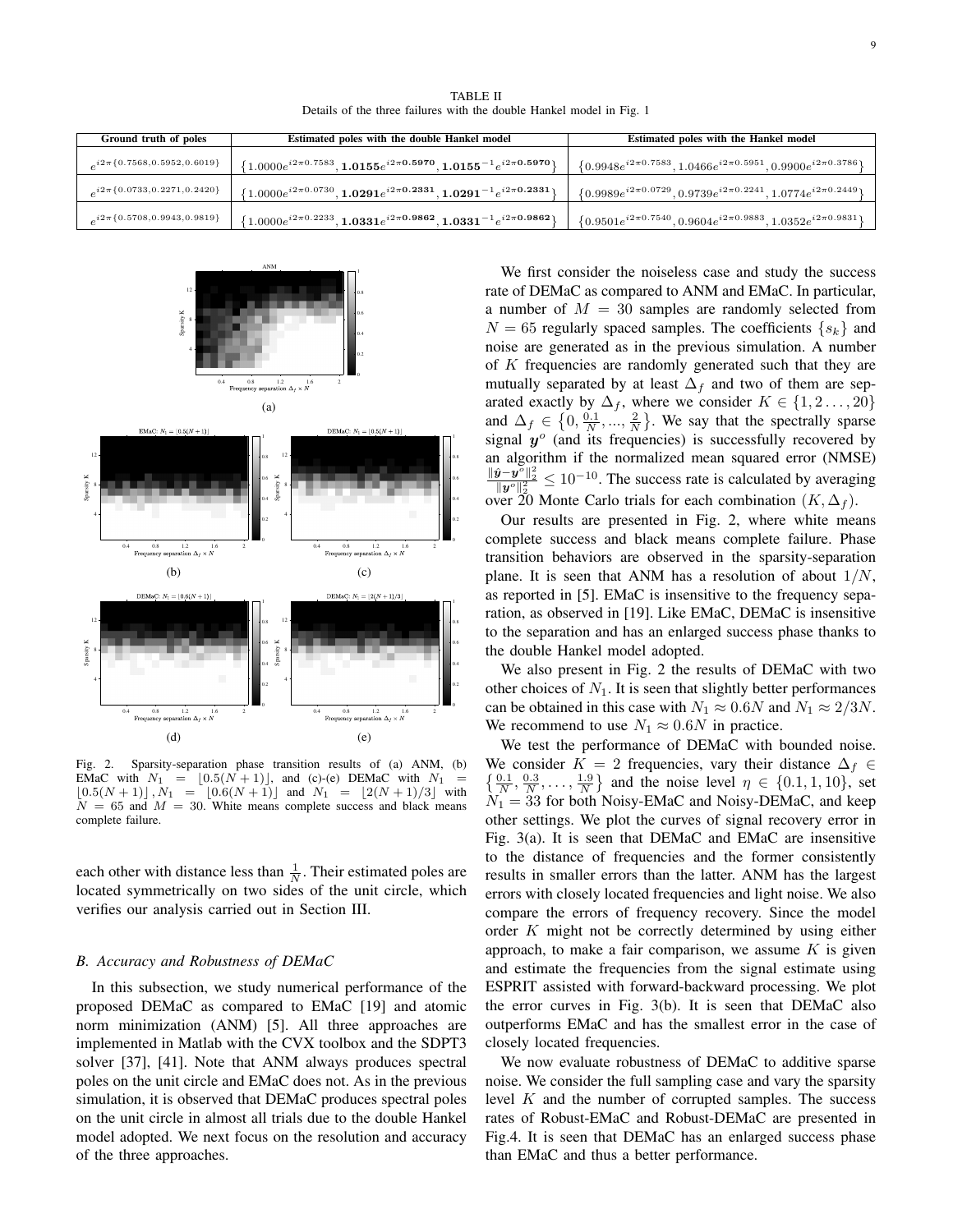

(b) Frequency recovery error

0.1 0.5 0.9 1.3 1.7

Fig. 3. Results of signal and frequency recovery errors using DEMaC, EMaC and ANM with varying frequency separation and noise levels.



Fig. 4. Results of success rates of (a) EMaC and (b) DEMaC with varying sparsity K and varying number of sparse noise when  $N = 65$  regularly spaced samples are acquired.

# *C. The 2-D Case*

 $10^{-9}$  $10^{-8}$ 

We present numerical results in the 2-D case in this subsection. We consider recovery of 2-D spectrally sparse signals consisting of  $K = 3$  spectral components, whose frequencies are randomly generated, from a subset of  $N_1 \times N_2 = 11 \times 11$ regularly spaced noisy samples. We fix the noise level  $\eta = 1$ , vary the sample size  $M \in \{20, 24, ..., 120\}$  and let  $N_{1,1} =$ 

 $N_{1,2} = N_{2,1} = N_{2,2} = 6$  for both EMaC and DEMaC. We plot in Fig. 5 the curves of signal recovery error averaged over 20 Monte Carlo trials. Again, it is seen that DEMaC consistently outperforms EMaC. We also compute the average distance from the estimated signal poles  $\{(\hat{z}_{k,1}, \hat{z}_{k,2})\}$  to the 2-D torus as  $\sqrt{\frac{1}{K}\sum_{k=1}^{K}\sum_{l=1}^{2}(|\hat{z}_{k,l}|-1)^2}$  for each trial. The histogram plots for EMaC and DEMaC are presented in Fig. 6. It is seen that the estimated spectral poles of DEMaC are pushed to the 2-D torus (within numerical precision) in most trials due to the double Hankel model adopted.



Fig. 5. Results of signal recovery errors of EMaC and DEMaC in the 2-D case with compressive samples and random frequencies.



Fig. 6. Histogram of distance of the estimated poles to the 2-D torus using EMaC and DEMaC in the 2-D case with compressive samples and random frequencies.

## VII. CONCLUSION

In this paper, a low rank double Hankel model was proposed for arbitrary-dimensional spectral compressed sensing that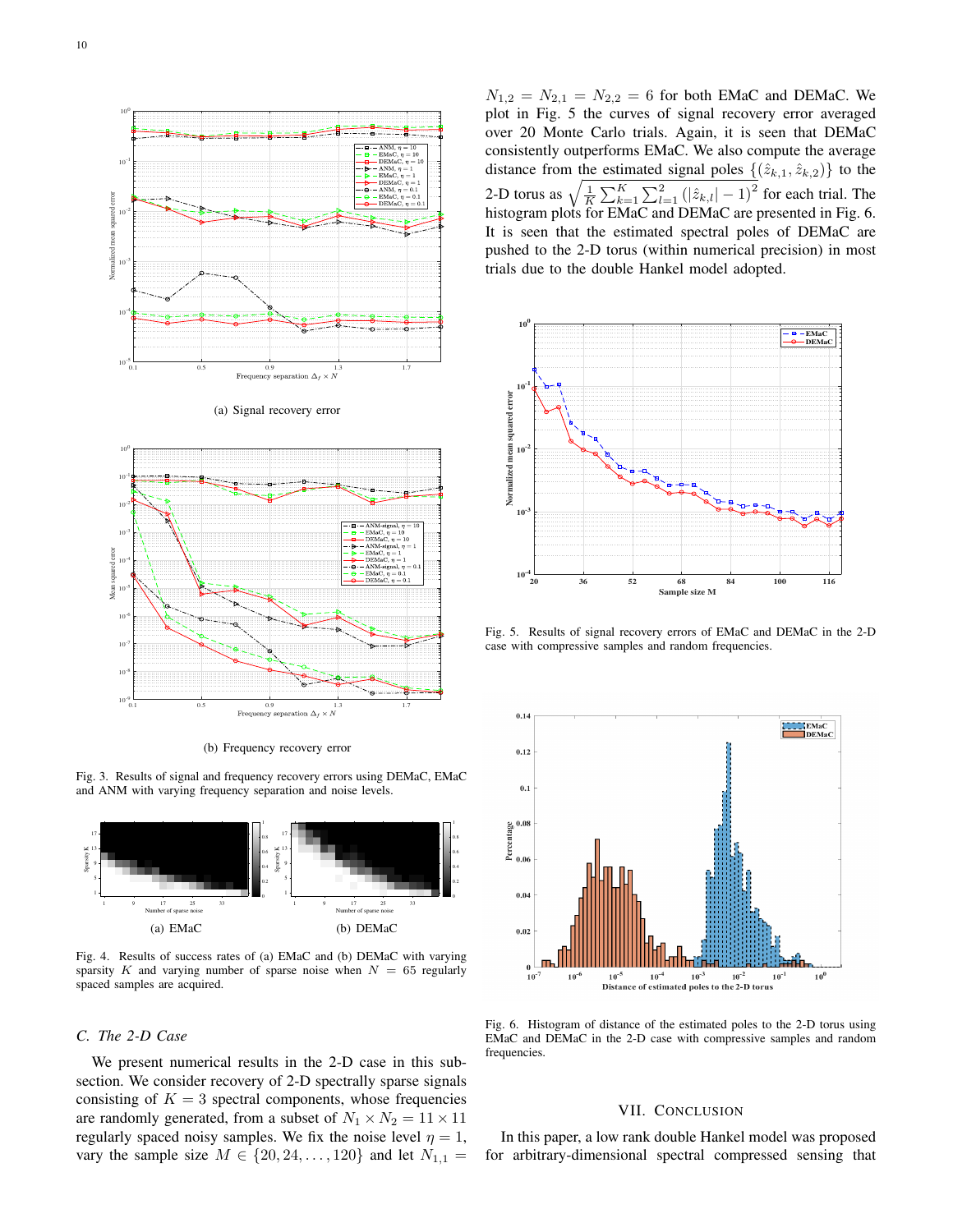is capable of pushing the spectral poles to the unit circle and resolves a fundamental limitation of the previous low rank Hankel model. By applying the new model, the convex relaxation DEMaC approaches were proposed that have provable accuracy and are shown theoretically and numerically to outperform EMaC rooted on the Hankel model.

By modifying the IHT algorithm in [31], we have presented in this paper a nonconvex algorithm for spectral compressed sensing with the double Hankel model. A future research direction is to analyze its theoretical performance such as global convergence and accuracy. In fact, it is expected that the double Hankel model can be incorporated into any approach rooted on the Hankel model and brings improvement for recovery of undamped spectrally sparse signals and their spectral poles.

Spectral poles that are located symmetrically on two sides of the unit circle may still appear by using the double Hankel model. Another future research direction is to study new models that exclude such exceptions and meanwhile preserve low model complexity.

#### **APPENDIX**

We prove Theorem 2 in this appendix. Our proof is similar to that of [19, Theorem 1] and both are inspired by [40]. We will follow the same steps as in [19], [40]: 1) identify the sampling basis with respect to the low rank matrix that needs to recover and reformulate DEMaC as affine nuclear norm minimization (note that not all constraints are affine in our case), 2) identify a dual certificate that validates optimality of a solution, 3) show that the sampling basis is incoherent with the tangent space of the ground truth low rank matrix, and 4) construct a dual certificate that validates optimality of the ground truth as a solution to the affine nuclear norm minimization.

#### *A. Problem Reformulation*

As in [19], we try to find the sampling basis and rewrite DEMaC as an affine constrained nuclear norm minimization problem with respect to the low rank matrix  $Y =$  $[\mathcal{H} \boldsymbol{y} | \boldsymbol{J}_1 \overline{\mathcal{H} \boldsymbol{y}} \boldsymbol{J}_2]$ . Note that each sample  $y_j^o, j \in \Omega$  corresponds to one off-diagonal of each Hankel matrix. Consequently, for every sampling index  $n = 1, \ldots, N$ , let  $E_n$  be the (normalized) nth  $N_1 \times N_2$  elementary Hankel matrix with  $\mathbf{E}_n(j,l) = \frac{1}{\sqrt{\omega_n}}$  if  $j+l=n+1$  and zeros elsewhere, where  $\omega_n$  equals the number of nonzero entries in  $E_n$ . Denote by  $\mathcal{E}_n^{(1)}$  (resp.  $\mathcal{E}_n^{(2)}$ ) the projection onto the subspace spanned by  $\bm{E}_n^{(1)} = \left[ \bm{E}_n \, | \, \bm{0} \right]_{N_1 \times 2N_2} \, (\textrm{resp.} \, \, \bm{E}_n^{(2)} = \left[ \bm{0} \, | \, \bm{E}_{N-n+1} \right]_{N_1 \times 2N_2}).$ Then,  $\mathcal{E}_n = \mathcal{E}_n^{(1)} + \mathcal{E}_n^{(2)}$  is the *n*th sampling operator with respect to Y. We also define the projection  $\mathcal{E} = \sum_{n=1}^{N} \mathcal{E}_n$ and its orthogonal complement  $\mathcal{E}^{\perp} = \mathcal{I} - \mathcal{E}$ .

For ease of analysis, as in [19], [40], we assume that the sampling indices in  $\Omega$  are i.i.d. generated so that  $\Omega$  is a multiset that possibly contains repeated elements. Note that the derived low bounds on the sample size also apply in the case when  $\Omega$  is selected uniformly at random from those with distinct elements according to discussions in [40]. Consequently, the sampling operator is given by  $\mathcal{E}_{\Omega} = \sum_{n \in \Omega} \mathcal{E}_n$ .

We also define the projection  $\mathcal{E}'_{\Omega}$  that takes sum only over non-repetitive elements in  $Ω$ , and its complement operator  $\mathcal{E}_{\Omega^\perp}' = \mathcal{E} - \mathcal{E}_\Omega'.$ 

Using these notations, the Hankel structures in  $Y$  are captured by  $\mathcal{E}^{\perp}(Y) = 0$  and the samples of Y are given by  $\mathcal{E}'_{\Omega}(\bm{Y})=\mathcal{E}'_{\Omega}(\bm{Y}^o)$ , where  $\bm{Y}^o=\left[\mathcal{H}\bm{y}^o\,|\,\bm{J}_1\overline{\mathcal{H}\bm{y}^o}\bm{J}_2\right]$ . Note however that the complex conjugate relationship between the two Hankel matrices in  $Y$  is not algebraic and cannot be represented by an affine constraint. To include this constraint, we further define the set

$$
\mathcal{C} = \left\{ \left[ \boldsymbol{X} \, | \, \boldsymbol{J}_1 \boldsymbol{\overline{X}} \boldsymbol{J}_2 \right] : \ \boldsymbol{X} \in \mathbb{C}^{N_1 \times N_2} \right\} \tag{56}
$$

and impose  $Y \in \mathcal{C}$ . Now DEMaC is readily rewritten as

$$
\min_{\mathbf{Y} \in \mathcal{C}} \|\mathbf{Y}\|_{\star}
$$
\nsubject to  $\mathcal{E}_{\Omega}'(\mathbf{Y}) = \mathcal{E}_{\Omega}'(\mathbf{Y}^o)$ , (57)\n
$$
\mathcal{E}^{\perp}(\mathbf{Y}) = \mathcal{E}^{\perp}(\mathbf{Y}^o) = 0.
$$

Note that (57) is not a common affine constrained nuclear norm minimization problem due to the restriction onto the feasible set C.

# *B. Dual Certificate*

Recall the SVD of  $Y^o$  in (33) and denote by T the tangent space with respect to  $Y^o$ . Let  $\mathcal{P}_U$  (resp.  $\mathcal{P}_V$ ,  $\mathcal{P}_T$ ) be the orthogonal projection onto the row (resp. column, tangent) space of  $Y^o$ , yielding for any matrix Y that

$$
\mathcal{P}_{\boldsymbol{U}}\left(\boldsymbol{Y}\right) = \boldsymbol{U}\boldsymbol{U}^H\boldsymbol{Y},\tag{58}
$$

$$
\mathcal{P}_{V}\left(Y\right)=YVV^{H},\tag{59}
$$

and 
$$
\mathcal{P}_T = \mathcal{P}_U + \mathcal{P}_V - \mathcal{P}_U \mathcal{P}_V.
$$
 (60)

We denote by  $P_T^{\perp} = \mathcal{I} - \mathcal{P}_T$  the orthogonal complement of  $\mathcal{P}_T$ , where  $\mathcal I$  is the identity operator.

We provide the dual certificate for DEMaC in the following lemma that is in parallel with [19, Lemma 1]. The proof is almost unaltered and thus is omitted.

*Lemma 1:* Consider a multi-set  $\Omega$  that contains M random indices. Suppose that the sampling operator  $\mathcal{E}_{\Omega}$  obeys

$$
\left\| \mathcal{P}_T \mathcal{E} \mathcal{P}_T - \frac{N}{M} \mathcal{P}_T \mathcal{E}_\Omega \mathcal{P}_T \right\| \le \frac{1}{2}.
$$
 (61)

If there exists matrix  $W$  satisfying

$$
\mathcal{E}'_{\Omega^{\perp}}(W) = 0, \tag{62}
$$

$$
\left\|\mathcal{P}_T\left(\boldsymbol{W}-\boldsymbol{U}\boldsymbol{V}^H\right)\right\|_{\text{F}} \leq \frac{1}{2N^2},\tag{63}
$$

$$
\left\|\mathcal{P}_T^{\perp}(W)\right\| \le \frac{1}{2},\tag{64}
$$

then  $Y^{\circ}$  is the unique solution to (30) or, equivalently,  $y^{\circ}$  is the unique minimizer of DEMaC.

## *C. Proof of Incoherence Condition* (61)

To show the incoherence condition (61), we first bound the projection of each  $E_n^{(j)}$  onto the tangent space T in the following lemma that is in parallel with [19, Lemma 2]. The proof is similar and will be omitted.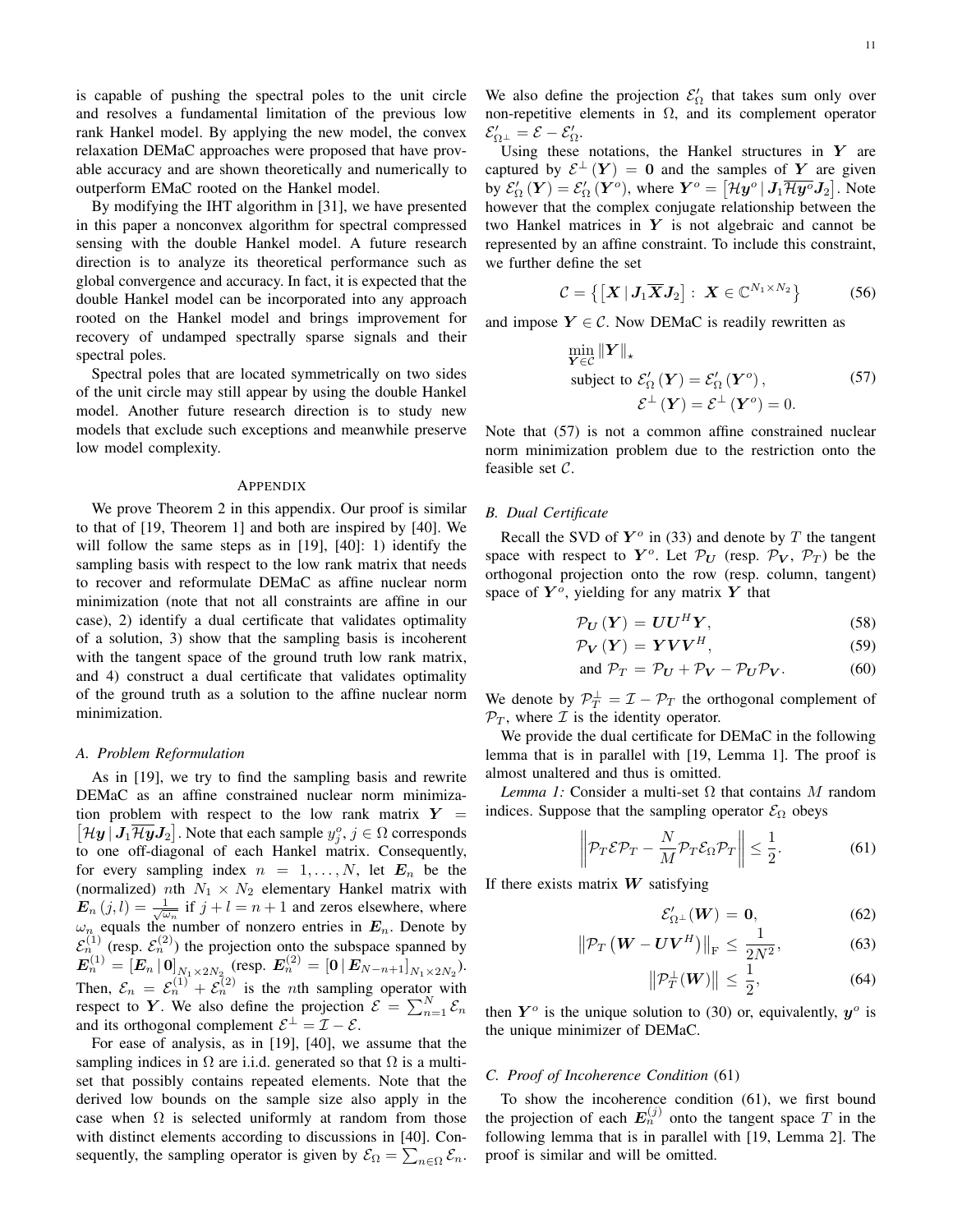*Lemma 2:* Given (39), we have

$$
\mathcal{P}_{\boldsymbol{U}}\left(\boldsymbol{E}_n^{(j)}\right) \le \frac{\mu_1 c_s K}{N}, \quad \mathcal{P}_{\boldsymbol{V}}\left(\boldsymbol{E}_n^{(j)}\right) \le \frac{\mu_1 c_s K}{N} \qquad (65)
$$

for all  $n = 1, ..., N$  and  $j = 1, 2$ . For any  $n_1, n_2 = 1, ..., N$ and any  $j_1, j_2 = 1, 2$ , we have

$$
\left| \left\langle E_{n_1}^{(j_1)}, \, \mathcal{P}_T \left( E_{n_2}^{(j_2)} \right) \right\rangle \right| \leq \sqrt{\frac{\omega_{n_2}}{\omega_{n_1}}} \frac{2\mu_1 c_s K}{N}.\tag{66}
$$

The incoherence condition (61) is established in the following lemma that is in parallel with [19, Lemma 3].

*Lemma 3:* For any constant  $0 < \epsilon \leq \frac{1}{2}$ , we have

$$
\left\| \mathcal{P}_T \mathcal{E} \mathcal{P}_T - \frac{N}{M} \mathcal{P}_T \mathcal{E}_\Omega \mathcal{P}_T \right\| \le \epsilon \tag{67}
$$

with probablity exceeding  $1 - N^{-4}$ , provided that  $M >$  $c_1\mu_1c_sK\log N$  for some universal constant  $c_1 > 0$ .

*Proof:* The proof is similar to that of [19, Lemma 3] and we mainly highlight a few differences. We define a family of operators

$$
\mathcal{Z}_n = \frac{N}{M} \mathcal{P}_T \mathcal{E}_n \mathcal{P}_T - \frac{1}{M} \mathcal{P}_T \mathcal{E} \mathcal{P}_T \tag{68}
$$

for  $n = 1, \ldots, N$ . It is seen that

$$
\mathcal{P}_T \mathcal{E} \mathcal{P}_T - \frac{N}{M} \mathcal{P}_T \mathcal{E}_\Omega \mathcal{P}_T = -\sum_{n \in \Omega} \mathcal{Z}_n. \tag{69}
$$

As in [19], we can compute

$$
\left\| \mathcal{P}_T \mathcal{E}_n^{(j)} \mathcal{P}_T \right\| \le \left\| \mathcal{P}_T \left( \boldsymbol{E}_n^{(j)} \right) \right\|_{\mathrm{F}}^2 \le \frac{2 \mu_1 c_s K}{N},\qquad(70)
$$

where the second inequality follows from Lemma 2. Thus,

$$
\|\mathcal{P}_T \mathcal{E}_n \mathcal{P}_T\| \le \sum_{j=1}^2 \left\|\mathcal{P}_T \mathcal{E}_n^{(j)} \mathcal{P}_T\right\| \le \frac{4\mu_1 c_s K}{N}.\tag{71}
$$

For any  $n \in \Omega$  that is uniformly drawn from  $\{1, \ldots, N\}$ , by derivations similar to those in [19], we have

$$
\mathbb{E}\left[\mathcal{Z}_n\right] = 0,\tag{72}
$$

$$
\|\mathcal{Z}_n\| \le 2 \max_{n} \frac{N}{M} \|\mathcal{P}_T \mathcal{E}_n \mathcal{P}_T\| \le \frac{8\mu_1 c_s K}{M},
$$
 (73)

$$
\sum_{n\in\Omega} \left\| \mathbb{E}\left[\mathcal{Z}_n^2\right] \right\| \leq \frac{N}{M} \left\| \mathcal{P}_T \mathcal{E}_n \mathcal{P}_T \right\| + \frac{1}{M} \leq \frac{8\mu_1 c_s K}{M}.
$$
 (74)

The conclusion is finally drawn by also applying the Bernstein inequality [42, Theorem 1.6] (see also [19, Lemma 11]).

It is worth noting that the upper bounds in (73) and (74) are amplified by a scaling factor 2 as compared to those in [19]. Consequently, the universal constant  $c_1$  is doubled.  $\Box$ 

# *D. Construction of Dual Certificate* W

We construct a dual certificate  $W$  using the golfing scheme introduced in [40] as in [19]. In particular, suppose that  $\Omega =$  $\cup_{i=1}^{j_0} \Omega_i$  where  $\Omega_i$ 's are independently generated multi-sets, each containing  $\frac{M}{j_0}$  i.i.d. samples. Let  $\epsilon < \frac{1}{e}$ ,  $j_0 = 5 \log_{\frac{1}{\epsilon}} N$ and  $q = \frac{M}{Nj_0}$ . The dual certificate W is constructed in the following three steps:

2) For all 
$$
i = 1, ..., j_0
$$
, let  $\mathbf{F} =$   
\n
$$
\mathcal{P}_T \left( \mathcal{E} - \frac{1}{q} \mathcal{E}_{\Omega_i} \right) \mathcal{P}_T \left( \mathbf{F}_{i-1} \right);
$$
\n3) Set  $\mathbf{W} = \sum_{i=1}^{j_0} \left( \frac{1}{q} \mathcal{E}_{\Omega_i} + \mathcal{E}^{\perp} \right) \left( \mathbf{F}_{i-1} \right).$ 

The remaining task is to show that W satisfies  $(62)$ – $(64)$ in Lemma 1. In fact, (62) and (63) can be shown by the same arguments as in [19]. The proof of (64) is also similar if we change the definitions of the norms  $\lVert \cdot \rVert_{\mathcal{E},\infty}$ ,  $\lVert \cdot \rVert_{\mathcal{E},2}$  introduced in [19] as:

$$
\|\mathbf{Y}\|_{\mathcal{E},\infty} = \max_{n} \sum_{j=1}^{2} \frac{\left| \left\langle \mathbf{E}_n^{(j)}, \mathbf{Y} \right\rangle \right|}{\sqrt{\omega_n}},\tag{75}
$$

$$
\|\mathbf{Y}\|_{\mathcal{E},2} = \sqrt{\sum_{n=1}^{N} \sum_{j=1}^{2} \frac{\left| \left\langle \mathbf{E}_n^{(j)}, \mathbf{Y} \right\rangle \right|^2}{\sqrt{\omega_n}}}.
$$
 (76)

Based on (75) and (76), we can prove analogous versions of Lemmas 4–7 in [19] with minor modifications that together result in (64). We will omit the details.

It is worth noting that the constraint  $Y \in \mathcal{C}$  is not utilized in our proof (so that the number of free variables is doubled) and the resulting universal constant  $c_1$  is doubled as compared to that in [19]. After all, the derived sample size shares the same order-wise complexity as in [19] that is of essential importance in such big-data analysis. It is interesting to investigate in future studies how to use the constraint  $Y \in \mathcal{C}$  to further reduce the sample size.

#### **REFERENCES**

- [1] Z. Yang and X. Wu, "Forward-backward Hankel matrix fitting for spectral super-resolution," in *28th European Signal Processing Conference (EUSIPCO)*, 2020.
- [2] E. J. Candès, J. Romberg, and T. Tao, "Robust uncertainty principles: Exact signal reconstruction from highly incomplete frequency information," *IEEE Transactions on Information Theory*, vol. 52, no. 2, pp. 489–509, 2006.
- [3] M. F. Duarte and R. G. Baraniuk, "Spectral compressive sensing," *Applied and Computational Harmonic Analysis*, vol. 35, no. 1, pp. 111– 129, 2013.
- [4] P. Stoica and R. L. Moses, *Spectral analysis of signals*. Upper Saddle River, NJ, US: Pearson/Prentice Hall, 2005.
- [5] G. Tang, B. N. Bhaskar, P. Shah, and B. Recht, "Compressed sensing off the grid," *IEEE Transactions on Information Theory*, vol. 59, no. 11, pp. 7465–7490, 2013.
- [6] E. J. Candès and C. Fernandez-Granda, "Towards a mathematical theory of super-resolution," *Communications on Pure and Applied Mathematics*, vol. 67, no. 6, pp. 906–956, 2014.
- [7] ——, "Super-resolution from noisy data," *Journal of Fourier Analysis and Applications*, vol. 19, no. 6, pp. 1229–1254, 2013.
- [8] J. Dongarra and F. Sullivan, "Guest editors introduction: The top 10 algorithms," *Computing in Science & Engineering*, vol. 2, no. 1, pp. 22–23, 2000.
- [9] R. Schmidt, "A signal subspace approach to multiple emitter location spectral estimation," Ph.D. dissertation, Stanford University, 1981.
- [10] R. Roy, A. Paulraj, and T. Kailath, "ESPRIT–A subspace rotation approach to estimation of parameters of cisoids in noise," *IEEE Transactions on Acoustics, Speech, and Signal Processing*, vol. 34, no. 5, pp. 1340–1342, 1986.
- [11] A. Fannjiang, "Compressive spectral estimation with single-snapshot ESPRIT: Stability and resolution," *arXiv preprint arXiv:1607.01827*, 2016.
- [12] W. Liao and A. Fannjiang, "MUSIC for single-snapshot spectral estimation: Stability and super-resolution," *Applied and Computational Harmonic Analysis*, vol. 40, no. 1, pp. 33–67, 2016.
- [13] Z. Yang, J. Li, P. Stoica, and L. Xie, "Sparse methods for direction-ofarrival estimation," *Academic Press Library in Signal Processing Volume 7 (R. Chellappa and S. Theodoridis,* Eds.*)*, pp. 509–581, 2018.

1) Set  $F_0 = \overline{UV}^H$ ;